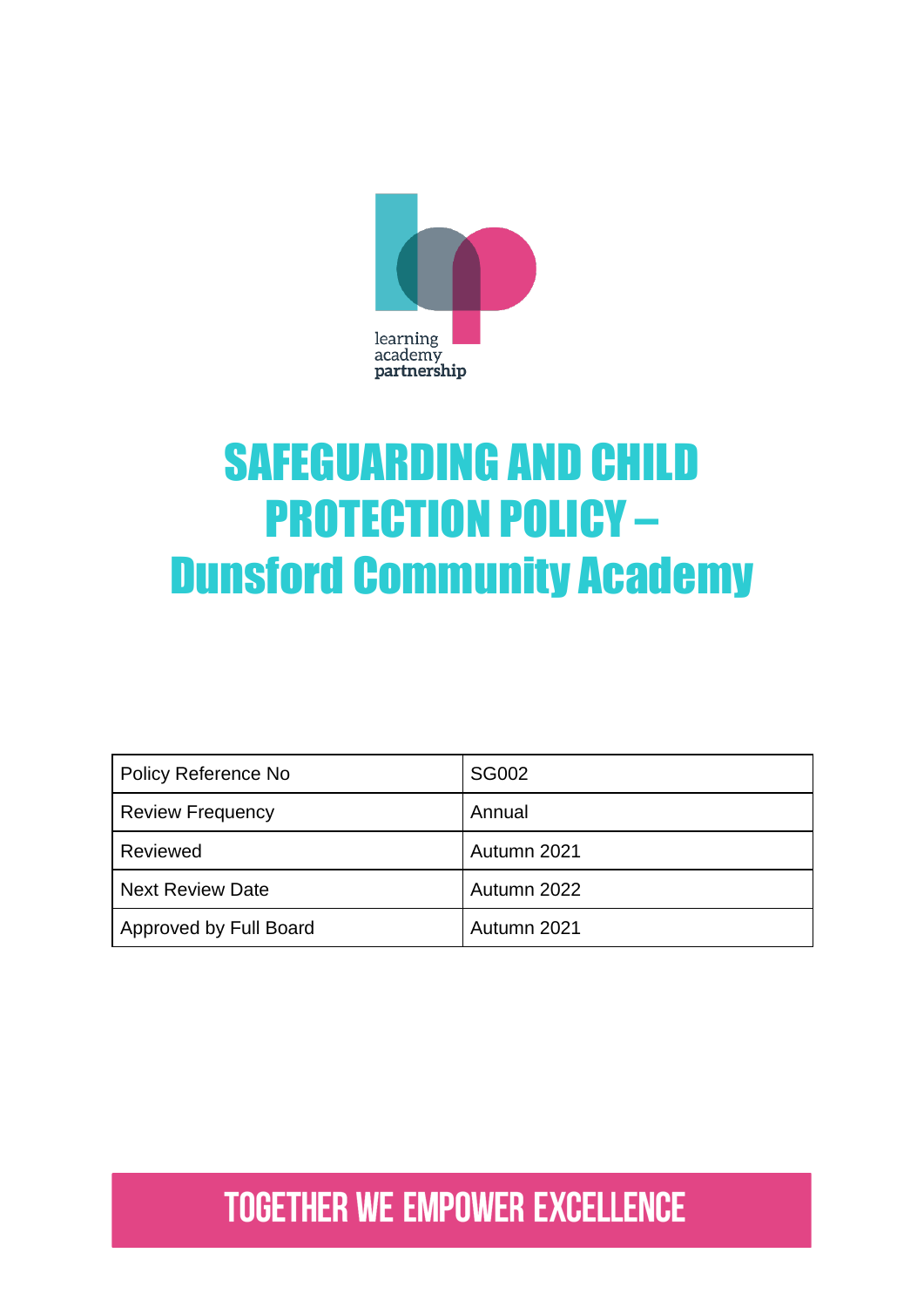# INTRODUCTION

'Keeping Children Safe In Education' (DFE, 2021) which informs our Trust Safeguarding policy defines Safeguarding and promoting the welfare of children as: 'protecting children from maltreatment; preventing impairment of children's mental and physical health or development; ensuring that children grow up in circumstances consistent with the provision of safe and effective care; and taking action to enable all children to have the best outcomes. (Children includes everyone under the age of 18).

As a school we recognise the fact that since March 2021 children, young people and their carers have been living in extraordinary times, often without the security of school to provide them with familiar and safe relationships. As our pupils returned to school on 8<sup>th</sup> March 2021, we know they have been required to cope with additional pressures and anxieties which may well have impacted on their mental health and wellbeing. Whilst not all of our pupils will be affected, we are prepared to offer more support where this is necessary and will try to ensure we can respond rapidly to worries and anxieties. DSLs and DDSLs will be given additional time, as required to support raised concerns.

As carers you know your children best. Please do not hesitate to contact the key personnel named in this Policy to ask for support or to discuss any worries you have for your children and be assured we will do all we can to help. We would also like to emphasise that our responsibilities still apply if your child cannot be in school for any reason, so please do not hesitate to contact us.

# POLICY PURPOSE

The purpose of this policy (as advised by 'Safeguarding best practice guide – schools) is for this 'Policy to support a safeguarding culture where everyone is clear about their roles and responsibilities in ensuring children are safe and their well-being prioritised'.

# STAFF AND VOLUNTEERS

Dunsford Community Academy understands that academy staff and volunteers are particularly well placed to be able to observe signs of abuse when having daily contact with children. All staff and volunteers receive Safeguarding training which is updated on a yearly cycle to ensure they are made aware of the signs and symptoms of abuse, and of how to then report any concerns appropriately, equipping them to ensure all children are kept safe and free from harm.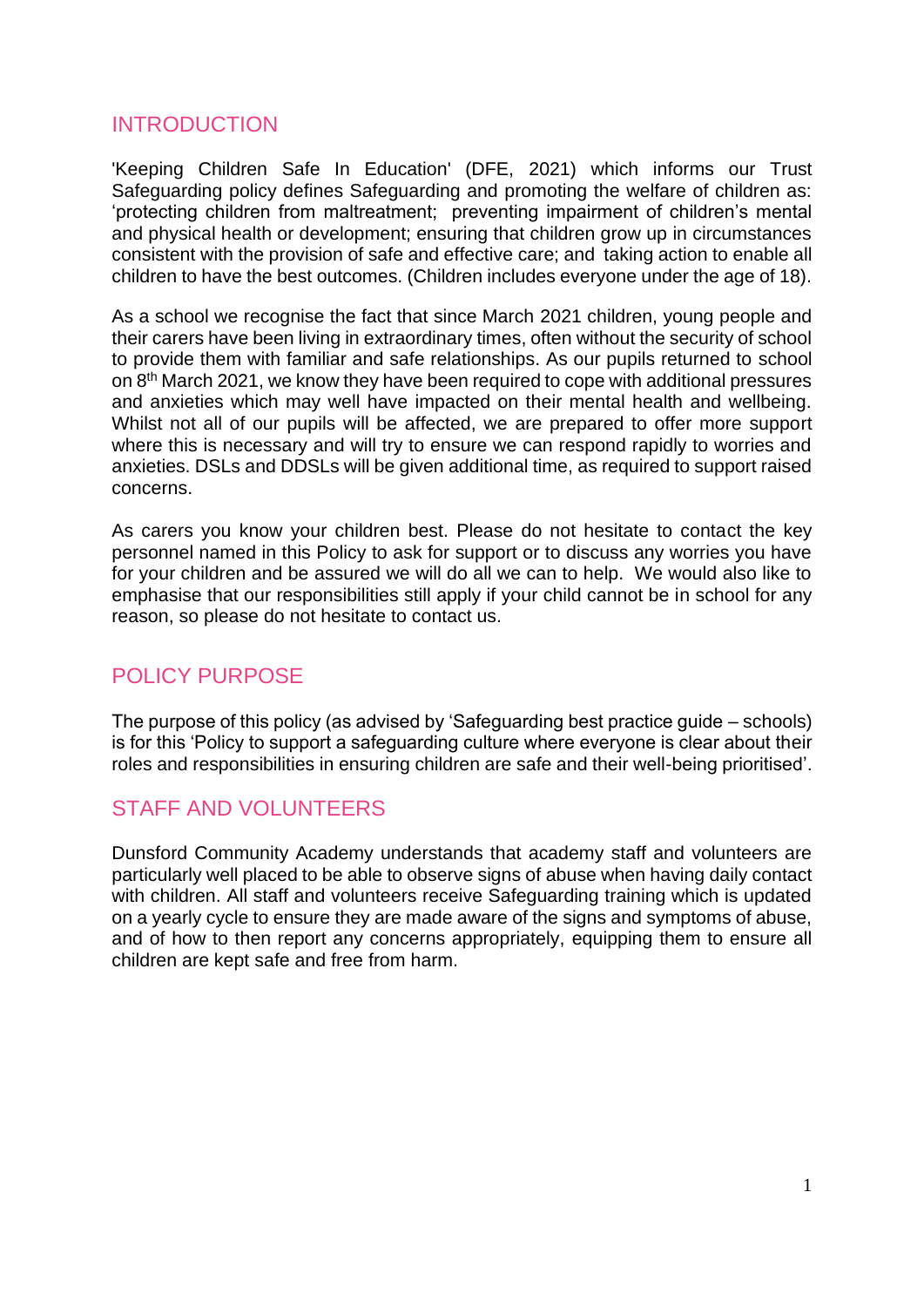# TEACHING SAFEGUARDING

Across the Trust we take our safeguarding responsibilities very seriously and use every available opportunity to educate children about keeping themselves safe, and to educate staff to ensure that they are aware of signs and indicators and how to report and act on a concern. We create a culture of Safeguarding, and this includes:

- Dedicated E Safety week– which is delivered termly throughout the Trust and is embedded in the computing curriculum.
- Conversations on an individual level with both children and families.
- Our E-Safety lead is Jacqi Stephens (Exec HOA) in conjunction with Computeam
- Our school has a cycle of CAP (Child Assault Prevention) training for all children and staff.
- NSPCC Partnership working with annual assemblies and workshops
- Family Groups which visit aspects of Safeguarding
- Child friendly Safeguarding Policy
- All staff receive regular safeguarding updates, these can be delivered in various meetings, DSL's also meet on a termly basis to ensure knowledge and practise is shared allowing us all to ensure that appropriate safeguarding updates are disseminated to staff throughout the year.

# IMPLEMENTATION OF THE CHILD PROTECTION POLICY ACROSS THE TRUST

Policies and Procedures should be regarded as 'live' documents that have relevance to the whole Trust community with their effectiveness judged against the level of consistency to which they are applied. The Safeguarding Trustee Mr M Miller, the Local Committee Safeguarding Representatives and the respective Heads of Academies are responsible for ensuring that the relevant policies and procedures are in place across the Trust.

## STATUTORY FRAMEWORK

Each Academy/School across the Trust will act in accordance with the following guidance and legislation in order to safeguard and promote the welfare of children.

- The Children Act 1989, The Children Act 2004
- Education Act 2002 (section 175)
- Best Practice Guide in Safeguarding for Devon Schools (Devon Children & Families Partnership)
- The Education (Pupil Information) (England) Regulations 2005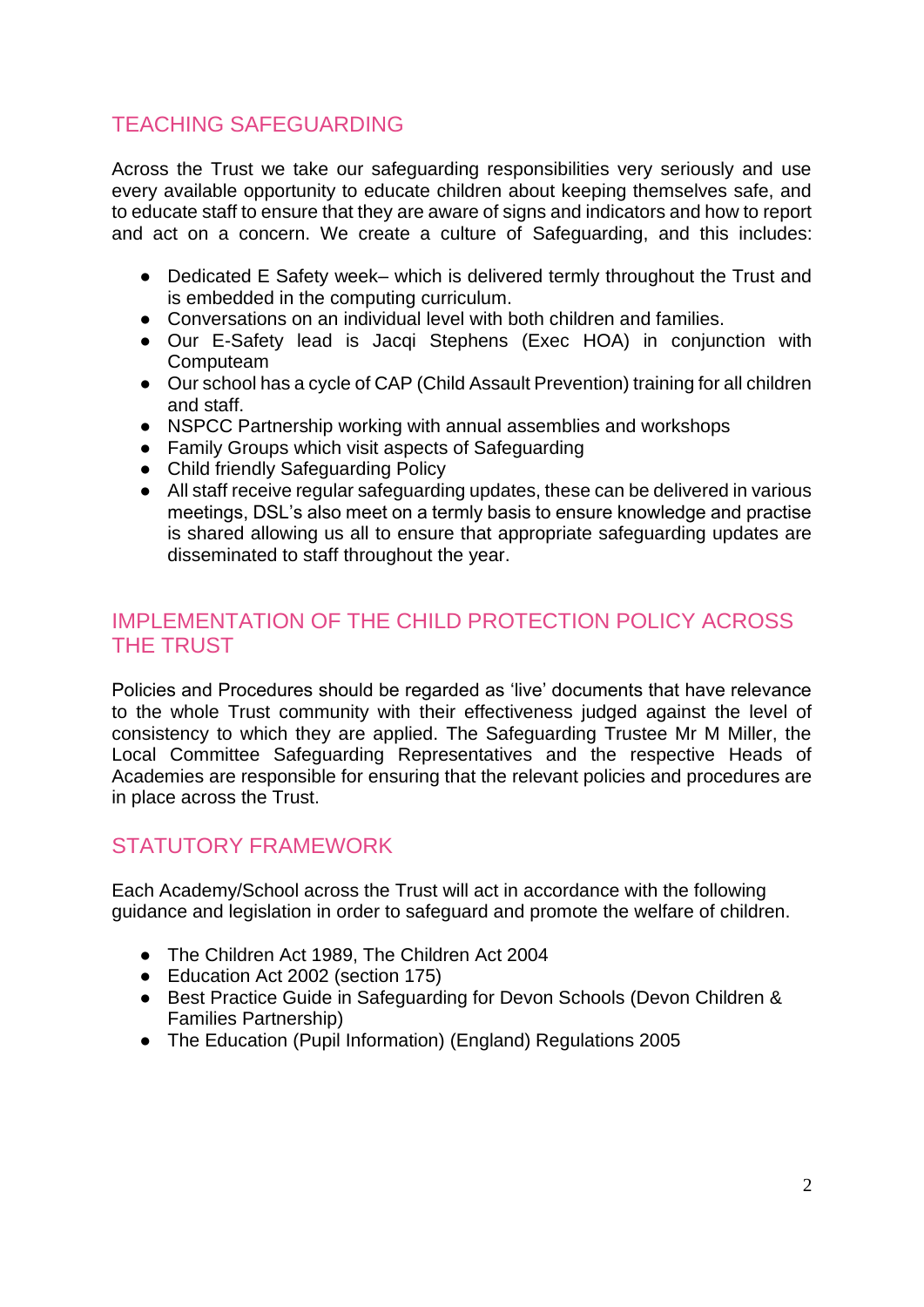- Dealing with Allegations of Abuse Against Teachers and Other Staff (DfE 2011)
- Working Together to Safeguard Children (DfE, 2014 and 2015) requires all schools to follow the procedures and practice of the safeguarding children's board (LSCB) which is: Devon Safeguarding Children Board.
- 'Keeping Children Safe in Education' (DfE, 2021)
- https://www.gov.uk/government/publications/keeping-children-safe-ineducation--2
- The Prevent Duty Departmental advice for schools and childcare providers [https://www.gov.uk/government/publications/prevent-duty-guidance/revised](https://www.gov.uk/government/publications/prevent-duty-guidance/revised-prevent-duty-guidance-for-england-and-wales)[prevent-duty-guidance-for-england-and-wales](https://www.gov.uk/government/publications/prevent-duty-guidance/revised-prevent-duty-guidance-for-england-and-wales)

# DESIGNATED SAFEGUARDING LEAD

The Designated Safeguarding Lead (DSL) also has lead responsibility for concerns regarding 'Prevent' and radicalisation.

The Designated Safeguarding Lead is: **Jacqi Stephens**

Further advice or support can be received from: Trust Safeguarding Lead, **Louise Quick**

## **Training**

The DSL should undergo training to provide them with the knowledge and skills required to carry out the role. In addition, their knowledge and skills should be refreshed at regular intervals, as appropriate to allow them to understand and keep up with any developments relevant to their role so they:

- Understand the assessment process for providing early help and intervention, for example through locally agreed common and shared assessment processes such as early help assessments.
- Have a working knowledge of how local authorities conduct a child protection case conference and a child protection review conference. The Learning Academy Partnership also has a trained designated Person and Trustee. Mr M Miller is the designated Trustee who oversees and promotes safeguarding across the Trust.

## **The role of the DSL is to:**

(Taken directly from Keeping Children Safe in Education, 2021)

The Trust should ensure an appropriate senior member of staff, from the school or leadership team, is appointed to the role of designated safeguarding lead. The DSL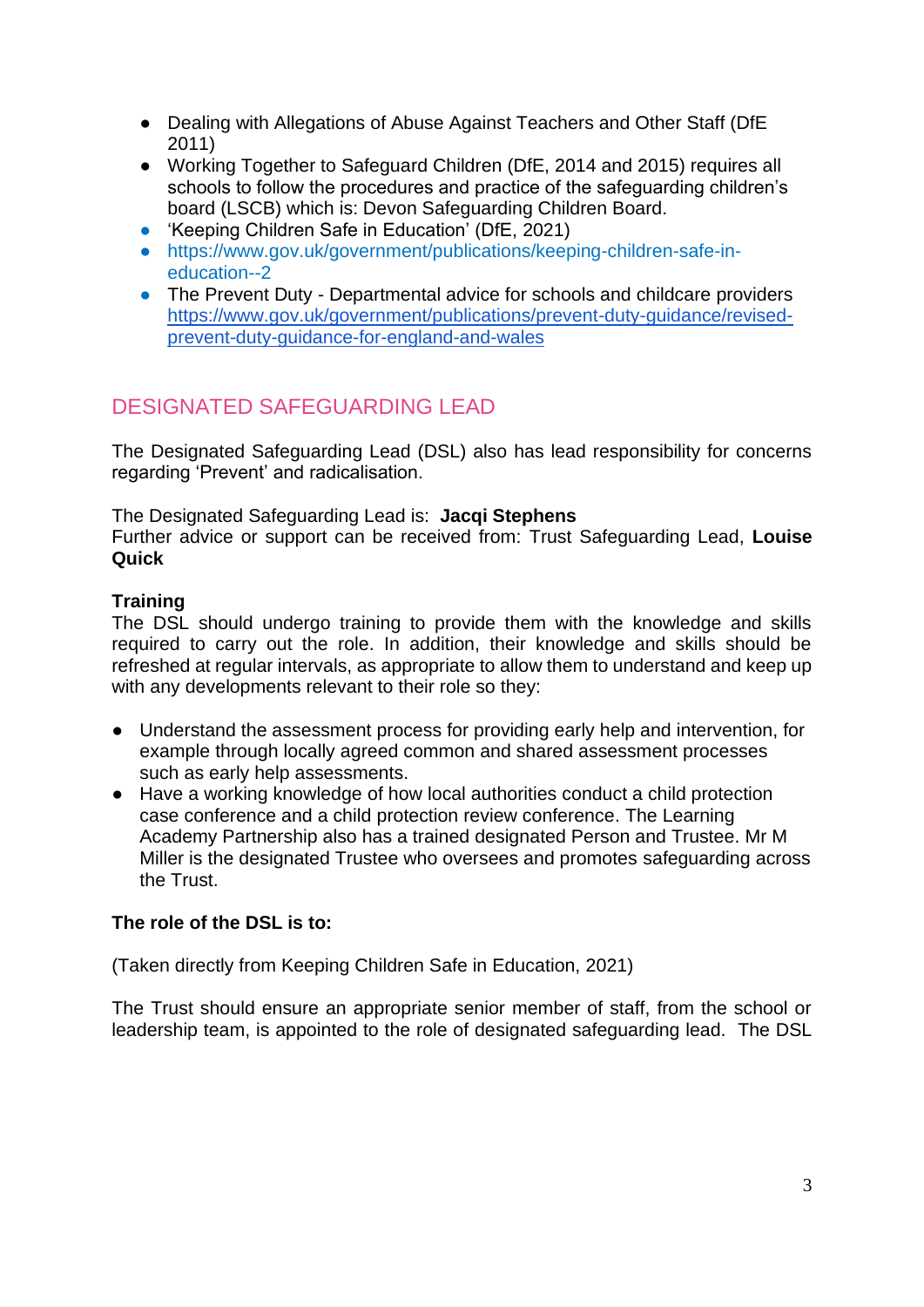should take lead responsibility for safeguarding and child protection. The designated safeguarding lead is expected to:

## **Managing referrals**

- Refer cases (in most instances) of suspected abuse to the local authority children's social care;
- Work with the "case manager" (as per Part 4) and designated officer(s) for child protection concerns (all cases which concern a staff member);
- Refer cases to the Channel programme where there is a radicalization concern as required;
- Support staff who make referrals to the Channel programme;
- Refer cases where a person is dismissed or left due to risk/harm to a child to the Disclosure and Barring Service;
- Refers cases where a crime may have been committed to the Police. The designated safeguarding lead and any deputies should liaise with the three safeguarding partners and work with other agencies in line with Working Together to Safeguard Children. NPCC- When to call the police should help designated safeguarding leads understand when they should consider calling the police and what to expect when they do.
- [https://www.gov.uk/government/publications/working-together-to-safeguard](https://www.gov.uk/government/publications/working-together-to-safeguard-children--2)[children--2](https://www.gov.uk/government/publications/working-together-to-safeguard-children--2)
- [https://www.npcc.police.uk/documents/Children%20and%20Young%20people/W](https://www.npcc.police.uk/documents/Children%20and%20Young%20people/When%20to%20call%20the%20police%20guidance%20for%20schools%20and%20colleges.pdf) [hen%20to%20call%20the%20police%20guidance%20for%20schools%20and%2](https://www.npcc.police.uk/documents/Children%20and%20Young%20people/When%20to%20call%20the%20police%20guidance%20for%20schools%20and%20colleges.pdf) [0colleges.pdf](https://www.npcc.police.uk/documents/Children%20and%20Young%20people/When%20to%20call%20the%20police%20guidance%20for%20schools%20and%20colleges.pdf)
- Liaise with the headteacher or principal to inform him or her of issues especially ongoing enquiries under section 47 of the Children Act 1989 and police investigations; and
- Act as a source of support, advice and expertise to staff (especially pastoral support staff and SENCO) on matters of safety and safeguarding and when deciding whether to make a referral by liaising with relevant agencies and be able to attend and contribute to these effectively when required to do so.
- Ensure each member of staff has access to and understands the Academy's safeguarding and child protection policy and procedures, especially new and part time staff.
- Are alert to the specific needs of children in need, those with special educational needs, disabilities and young carers.
- Understand assessment process for providing early help and statutory intervention, including local criteria for action and local authority children's social care referral arrangements;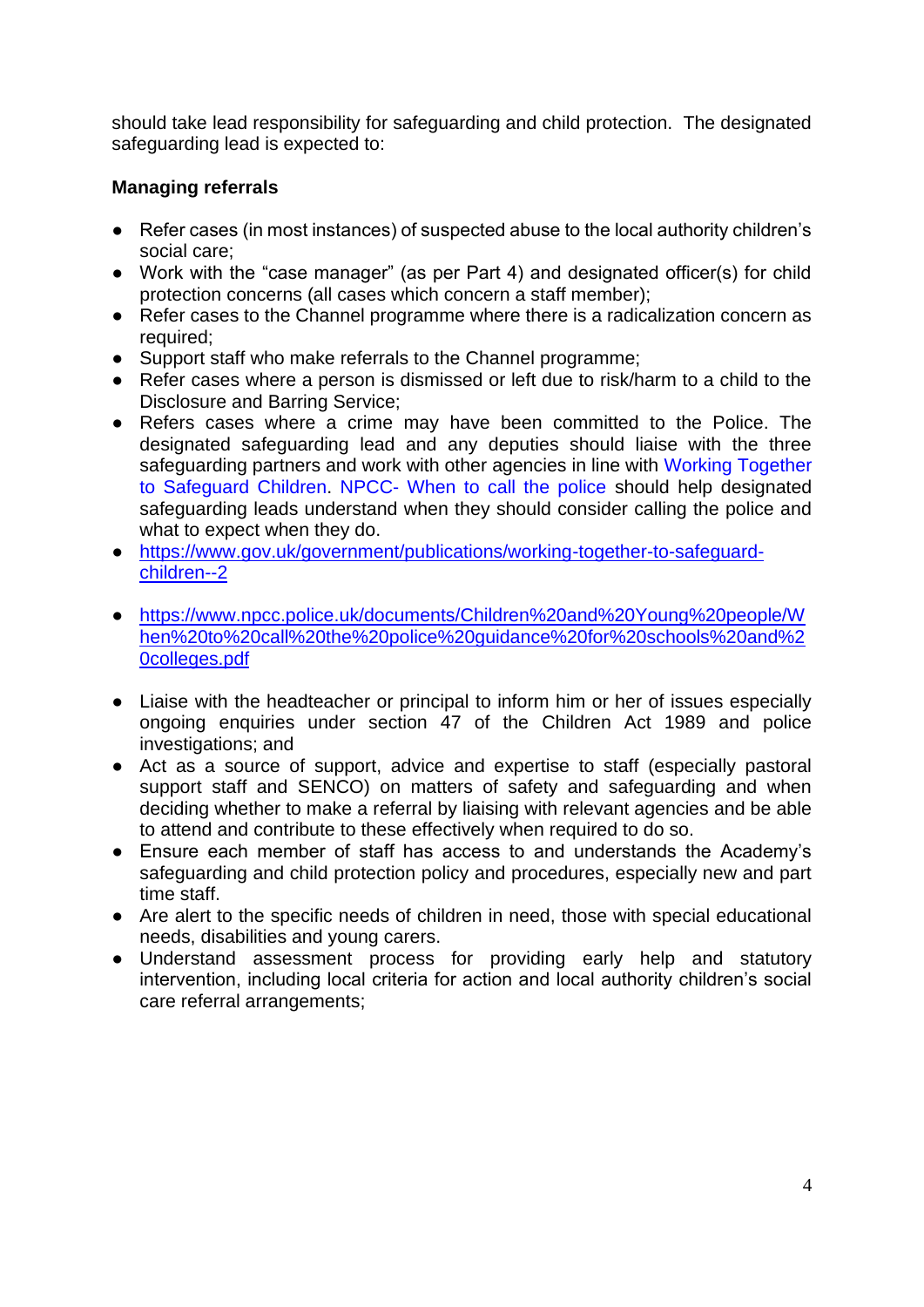- If early help is appropriate, the designated safeguarding lead (or deputy) will generally lead on liaising with other agencies and setting up an inter-agency assessment as appropriate;
- Are able to keep detailed, accurate, secure written records of concerns and referrals.
- Obtain access to resources and attend any relevant or refresher training courses.
- Encourage a culture of listening to children and taking account of their wishes and feelings, among all staff, in any measures the Trust or college may put in place to protect them.
- Will contribute to and provide, with the Headteacher and Chair of Governors, the "Audit of Statutory Duties and Associated Responsibilities" (S175/157 audit) to be submitted annually to the Education Safeguarding Team working on behalf of Devon County Council.
- Consider where children are being harmed in contexts outside the home. It is important that the Academy provides as much information as possible as part of the referral process.

## **Training**

DSL and Deputy DSL should undergo training to provide them with the skills required to carry out the role and this should be updated at least every two years.

DSL should undertake Prevent awareness training.

DSL should supplement formal training and keep their safeguarding knowledge and skills refreshed at least annually to keep up with developments relevant to their role.

## **Raising Awareness**

- The DSL should ensure the Academy's safeguarding and child protection policies are known, understood and used appropriately:
- Ensure the Academy safeguarding policy and child protection policy is reviewed annually (as a minimum) and the procedures and implementation are updated and reviewed regularly, and work with governing bodies or proprietors regarding this.
- Ensure the safeguarding and child protection policy is available publicly and parents are aware of the fact that referrals about suspected abuse or neglect may be made and the role of the Academy in this.
- Link with the local LSCB to make sure staff are aware of training opportunities and the latest local policies on safeguarding.

## **Child Protection File**

Where children leave the Academy ensure their child protection file is transferred to the new school as soon as possible. This should be transferred separately from the main pupil file, ensuring secure transit and confirmation of receipt should be obtained (Keeping Children Safe in Education, 2021).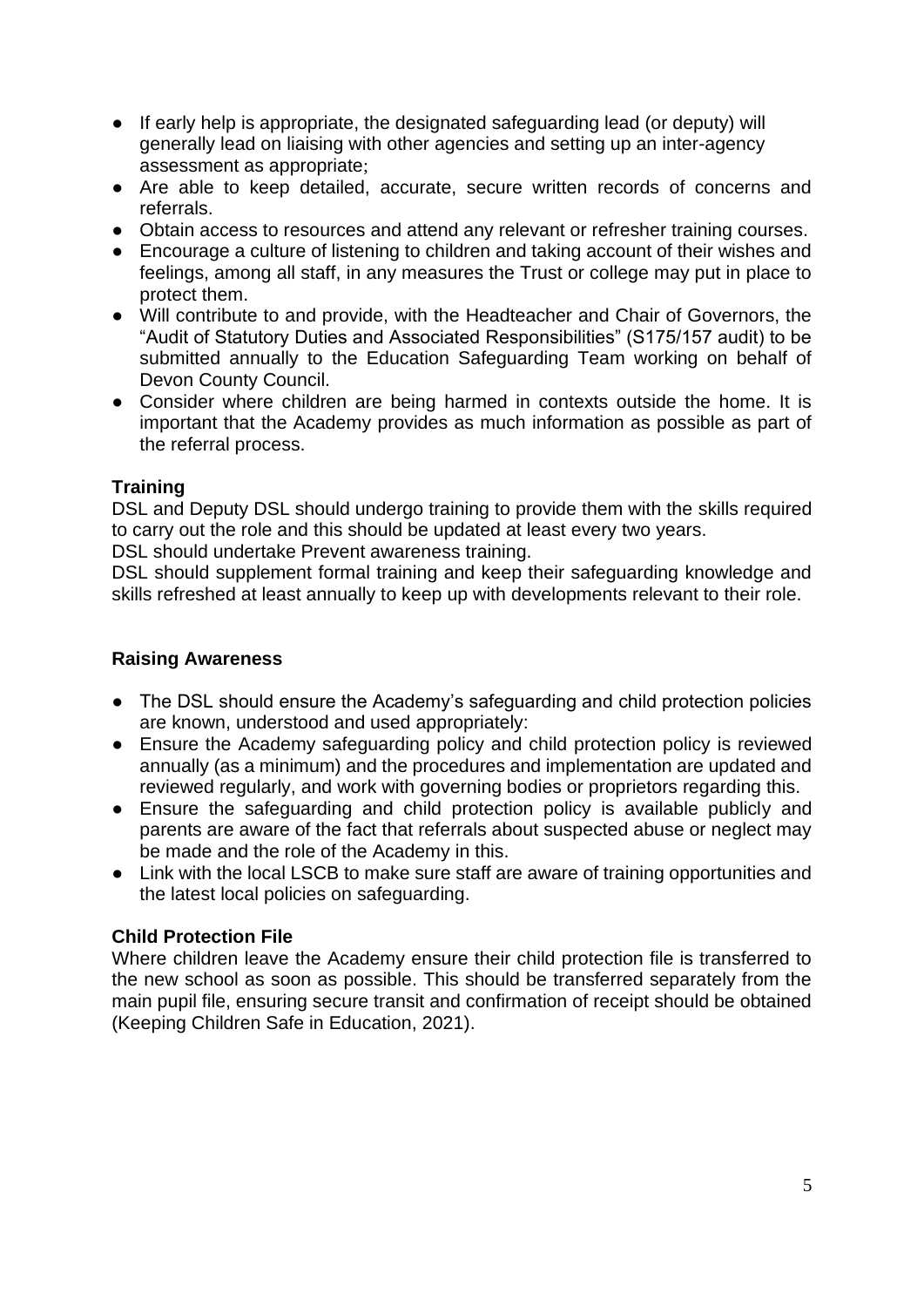File should be maintained in line with GDPR guidelines and any access to information in the file by anyone other than the DSL or Deputy DSL should be recorded in line with GDPR. In addition to the child protection file, the DSL should also consider if it would be appropriate to share any information with the new school in advance of a child leaving. For example, information that would allow the new school to continue supporting victims of abuse and have that support in place for when the child arrives.

# THE BOARD OF TRUSTEES

The Board of Trustees has overall responsibility for ensuring there are sufficient measures in place to safeguard all children within the Trust. The nominated Trustee with responsibility for safeguarding is Mr M Miller. The nominated Trustee must ensure that across the Trust there are:

- Safer recruitment procedures
- Safe management of allegations against staff or other children
- Any deficiencies in safeguarding are remedied straight away
- Trust staff attend relevant safeguarding training yearly (as required by 'Keeping Children Safe in Education', 2021).
- Safeguarding policies and procedures are to be reviewed annually
- Appointment of a suitable and well-trained DSL.
- A member of the board (usually the chair) is nominated to liaise with the Local Authority or other agencies as required on issues of child protection, and also in the event of an allegation of abuse being made against the Trust Academy Head.
- Appropriate safeguarding responses to children who go missing from education, particularly on repeat occasions, to help identify the risk of abuse and neglect, including sexual abuse or exploitation, and to help prevent the risks of their going missing in future.

# STAFF TRAINING

**All staff have a responsibility to be aware and attentive to the safeguarding of children. It is everybody's duty to report any concerns or disclosures immediately to the Designated Safeguarding Lead or Deputy DSL in the absence of DSL.**

- All staff members undergo Safeguarding training which is updated on an annual cycle, in line with advice from the LSCB.
- All staff members will be made aware of the systems in place to support safeguarding, and the safeguarding policy and staff code of conduct will be discussed at their induction.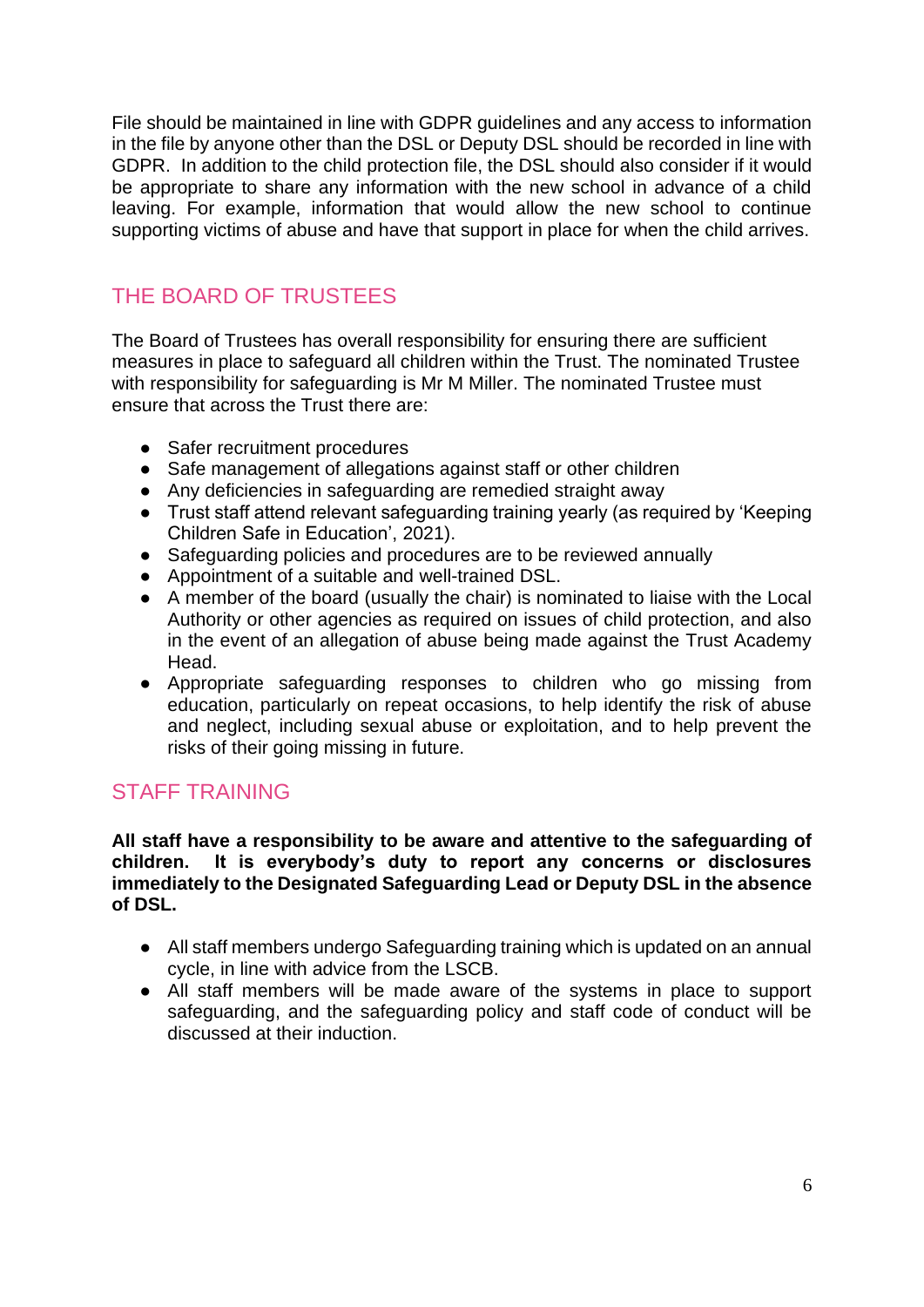- All staff members should be aware of the signs of abuse and neglect so that they are able to identify cases of children who may be in need of help or protection.
- All staff will also be given part one of Keeping Children Safe in Education (DfE, 2021) to read and understand as an expectation of their safeguarding duties.
- All staff should be aware of the process for making referrals to Children's Social Care and for Statutory Assessment under the Children's Act 1989, especially Section 17 (Child in Need) and Section 47 (a child suffering or likely to suffer significant harm) that may follow a referral, along with the role they might be expected to play in such assessments.
- When concerned about the welfare of a child, staff members should always act in the interests of the child, immediately contact the DSL (or Deputy) and follow the correct procedure, this is a legal requirement.
- All Trust staff will also receive WRAP training (Workshop raising awareness of Prevent) to educate them in their responsibilities to safeguard children who are at risk of being radicalized.

# ACADEMY & TRUST PROCEDURES - SAFEGUARDING RESPONSIBILITIES

Alongside this if a staff member has a concern about a child and they are unable to give this to the DSL/Deputy DSL then they have a responsibility to ring in this concern to the Local Authority Safeguarding Hub or consider making an early help referral. All staff and volunteers are made aware of the main categories of abuse which are:

- o Physical Abuse
- o Emotional Abuse
- o Sexual Abuse
- o Neglect
- o CSE (Child Sexual Exploitation)
- o FGM (Female Genital Mutilation)
- o Honour Based Violence
- o Radicalisation and Extremism
- o Peer Peer abuse / Harmful Sexual Behaviour
- o Sexual violence and harassment

'Everyone who comes into contact with children and their families has a role to play in safeguarding children. Trust staff are particularly important as they are in a position to identify concerns early and provide help for children, preventing concerns from escalating. All Trust staff have a responsibility to provide a safe environment in which children can learn' (Keeping Children Safe in Education, 2021).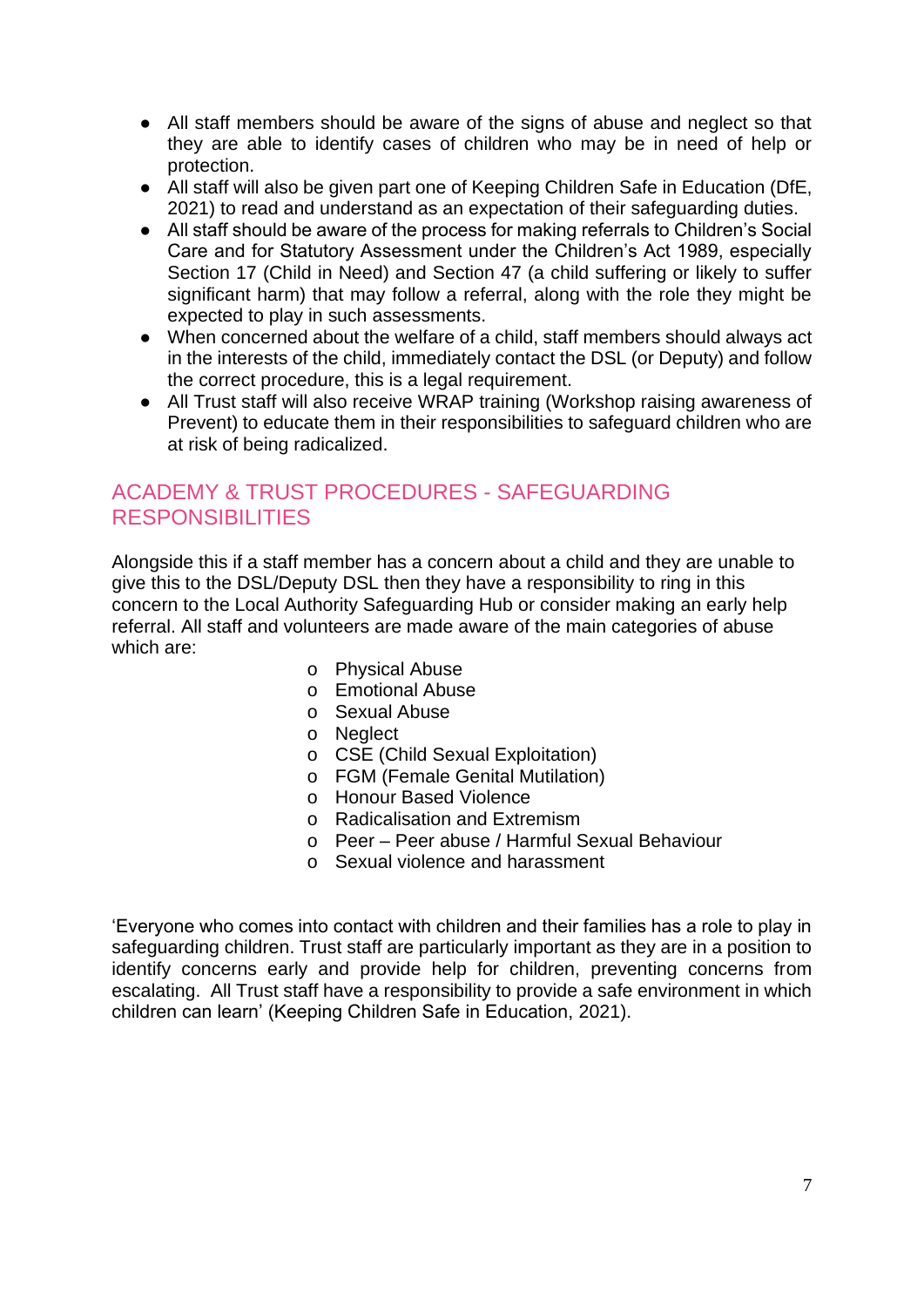Staff are expected to immediately or as soon as possible refer to the DSL or Deputy DSL and follow the Child Protection Policy. Staff should record information on the same day, giving a factual, clear and precise account of what was witnessed on the Academy / Trust 'Information and concerns form'.

The DSL (or deputy DSL) will decide which course of action to take. Options include managing any support for the child internally via pastoral support or whether the concerns should be referred to the relevant areas Safeguarding Hub within Children's Services if the child is in need or suffering or likely to suffer harm. This concern will be discussed with the parents of the child unless deemed to place the child at further risk of harm by doing so.

If the staff member feels that their concerns have not been taken seriously or the Trust has not acted appropriately to safeguard the child after concerns have been raised, or if the child is considered to be at continuing risk or harm then the staff member **MUST** call the Local Authority Safeguarding Hub.

All staff must speak to the DSL with regard to any concerns about Honour Based Violence and/or FGM. There is a legal duty on teachers where they are required to make a report to the police if you are informed by a girl under 18 that an act of FGM has been carried out on her; or if you observe physical signs which appear to show that an act of FGM has been carried out on a girl under 18 and have no reason to believe that the act was necessary for the girl's physical or mental health or for purposes connected with labour or birth.

**All** staff should be aware that safeguarding issues can manifest themselves via peeron-peer abuse and should ensure they are clear with the Academy's protocol for dealing with this (see Appendix 2). This is most likely to include, but may not be limited to:

bullying (including cyberbullying); physical abuse such as hitting, kicking, shaking, biting, hair pulling, or otherwise causing physical harm; sexual violence and sexual harassment; sexting (also known as youth produced sexual imagery); and initiation/hazing type violence and rituals.

Safeguarding incidents and/or behaviours can be associated with factors outside the school and/or can occur between children outside the school. All staff, but especially the DSL (or deputy) should be considering the context within which such incidents and/or behaviours occur. This is known as **contextual** safeguarding, which simply means assessments of children should consider whether wider environmental factors are present in a child's life that are a threat to their safety and/or welfare.

**Categories of abuse: (**Directly taken from 'Keeping Children Safe in Education', DfE,2021)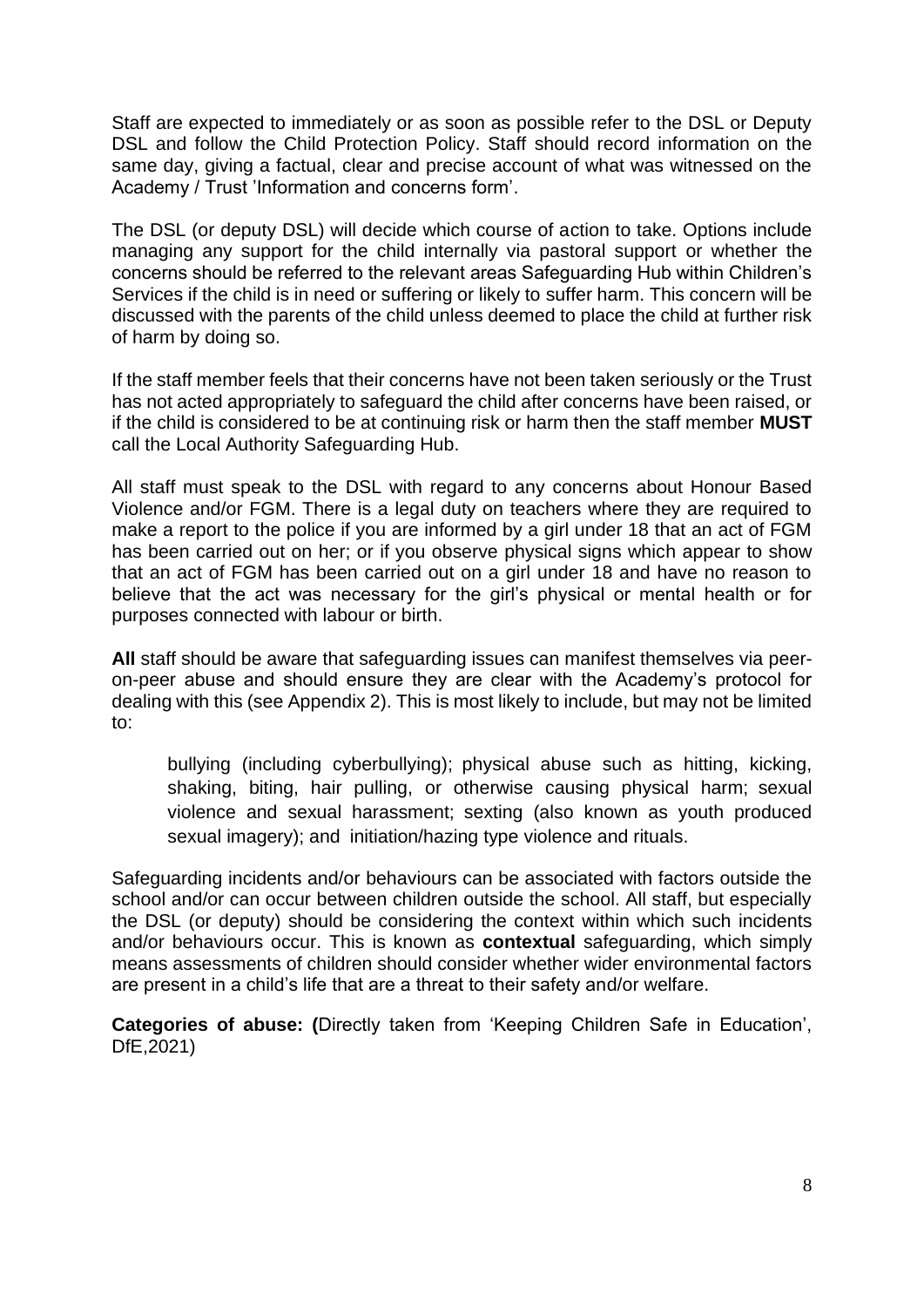All Trust staff should be aware abuse, neglect and safeguarding issues are rarely standalone events that can be covered by one definition or label. In most cases multiple issues will overlap with one another.

**Abuse:** A form of maltreatment of a child. Somebody may abuse or neglect a child by inflicting harm or by failing to act to prevent harm. Children may be abused in a family or in an institutional or community setting by those known to them or, more rarely, by others (e.g. via the internet). They may be abused by an adult or adults or another child or children.

**Physical abuse:** A form of abuse which may involve hitting, shaking, throwing, poisoning, burning or scalding, drowning, suffocating or otherwise causing physical harm to a child. Physical harm may also be caused when a parent or carer fabricates the symptoms of, or deliberately induces, illness in a child.

**Emotional abuse:** The persistent emotional maltreatment of a child such as to cause severe and adverse effects on the child's emotional development. It may involve conveying to a child that they are worthless or unloved, inadequate, or valued only insofar as they meet the needs of another person. It may include not giving the child opportunities to express their views, deliberately silencing them or 'making fun' of what they say or how they communicate. It may feature age or developmentally inappropriate expectations being imposed on children. These may include interactions that are beyond a child's developmental capability as well as overprotection and limitation of exploration and learning or preventing the child participating in normal social interaction. It may involve seeing or hearing the ill-treatment of another. It may involve serious bullying (including cyberbullying), causing children frequently to feel frightened or in danger, or the exploitation or corruption of children. Some level of emotional abuse is involved in all types of maltreatment of a child, although it may occur alone.

**Sexual abuse:** Involves forcing or enticing a child or young person to take part in sexual activities, not necessarily involving a high level of violence, whether or not the child is aware of what is happening. The activities may involve physical contact, including assault by penetration (for example rape or oral sex) or non-penetrative acts such as masturbation, kissing, rubbing and touching outside of clothing. They may also include non-contact activities, such as involving children in looking at, or in the production of, sexual images, watching sexual activities, encouraging children to behave in sexually inappropriate ways, or grooming a child in preparation for abuse (including via the internet). Sexual abuse is not solely perpetrated by adult males. Women can also commit acts of sexual abuse, as can other children.

**Neglect:** The persistent failure to meet a child's basic physical and/or psychological needs, likely to result in the serious impairment of the child's health or development. Neglect may occur during pregnancy as a result of maternal substance abuse. Once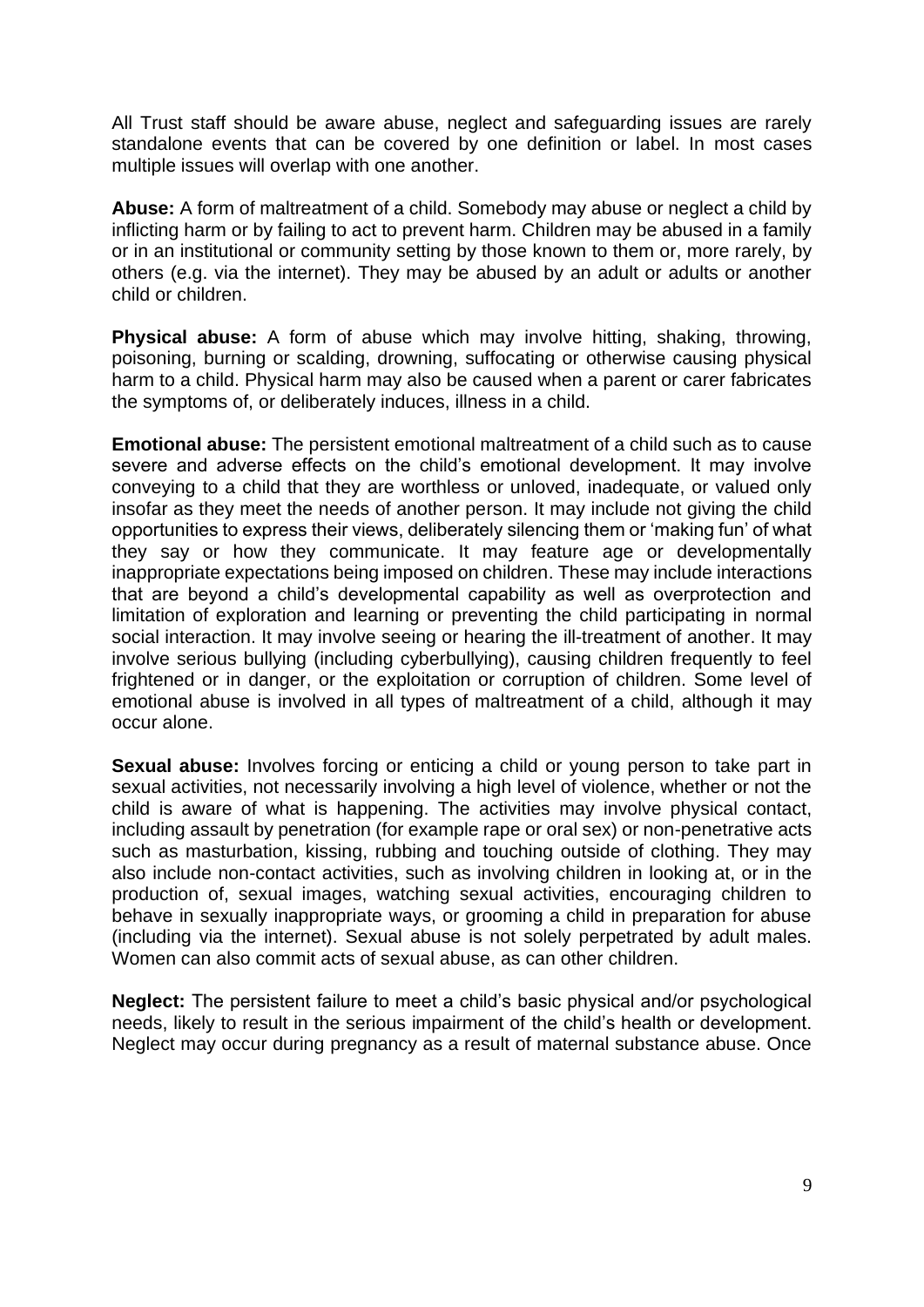a DRAFT 12 child is born, neglect may involve a parent or carer failing to: provide adequate food, clothing and shelter (including exclusion from home or abandonment); protect a child from physical and emotional harm or danger; ensure adequate supervision (including the use of inadequate caregivers); or ensure access to appropriate medical care or treatment. It may also include neglect of, or unresponsiveness to, a child's basic emotional needs (this list has been taken directly from 'Keeping Children Safe in Education' 2021).

The NSPCC advises that some of the things you may notice which could indicate a child is being abused are:

- Withdrawn
- Suddenly behaves differently
- Anxious
- Clingy
- Depressed
- Aggressive
- Problems sleeping
- Eating disorders
- Wets the bed
- Soils clothes
- Takes risks
- Misses school
- Changes in eating habits
- Obsessive behaviour
- Nightmares
- Drugs
- Alcohol
- Self-harm
- Thoughts about suicide
- Talks of being left home alone or with strangers
- Poor bond or relationship with a parent, also known as attachment
- Acts out excessive violence with other children
- Lacks social skills and has few if any friends (NSPCC, no date).

#### **Children who may be particularly vulnerable**

Some children may have an increased risk of abuse. It is important to understand that this increase in risk is due more to societal attitudes and assumptions or child protection procedures that fail to acknowledge children's diverse circumstances, rather than the individual child's personality, impairment or circumstances. Many factors can contribute to an increase in risk, including prejudice and discrimination, isolation, social exclusion, communication issues and reluctance on the part of some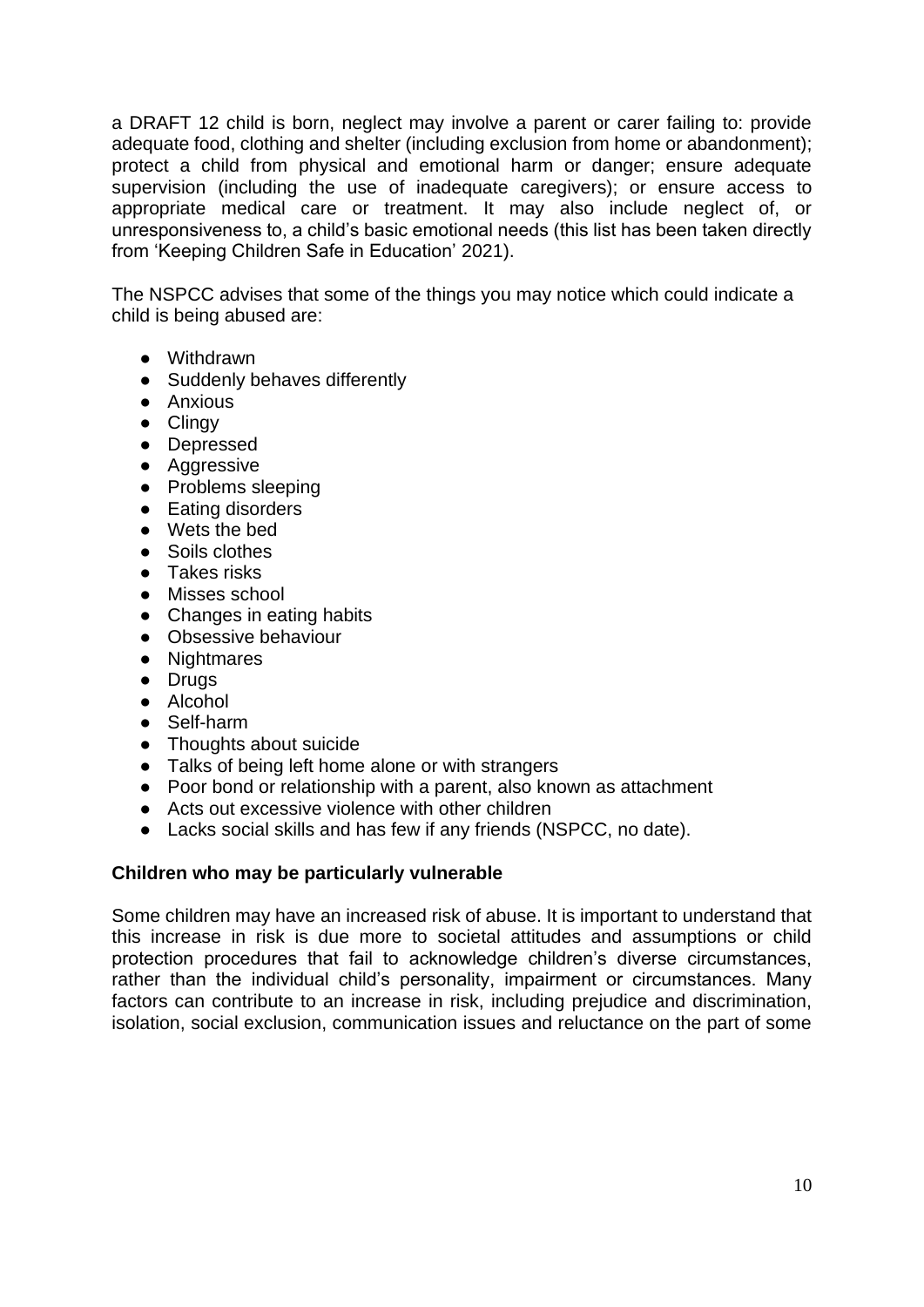adults to accept that abuse can occur. To ensure that all of our pupils receive equal protection, we will give special consideration to children who are disabled or have special educational needs:

- young carers
- disability
- affected by parental or their own substance misuse, domestic violence or parental mental-health needs asylum seekers
- living away from home vulnerable to being bullied, or engaging in bullying living in temporary accommodation
- has returned home from living in care
- live transient lifestyles
- living in chaotic and unsupportive home situations
- vulnerable to discrimination and maltreatment on the grounds of race, ethnicity, religion, disability or sexuality (including homophobia and transphobia)
- at risk of sexual exploitation do not have English as a first language at risk of female genital mutilation (FGM)
- at risk of forced marriage
- at risk of being drawn into extremism. This list provides examples of additionally vulnerable groups and is not exhaustive.

#### **Children who need a social worker (Child in Need and Child Protection Plans)**

- Children may need a social worker due to safeguarding or welfare needs. Children may need this help due to abuse, neglect and complex family circumstances. A child's experiences of adversity and trauma can leave them vulnerable to further harm, as well as educationally disadvantaged in facing barriers to attendance, learning, behaviour and mental health.
- Local authorities should share the fact a child has a social worker, and the designated safeguarding lead should hold and use this information so that decisions can be made in the best interests of the child's safety, welfare and educational outcomes. This should be considered as a matter of routine. There are clear powers to share this information under existing duties on both local authorities and schools and colleges to safeguard and promote the welfare of children.
- Where children need a social worker, this should inform decisions about safeguarding (for example, responding to unauthorised absence or missing education where there are known safeguarding risks) and about promoting welfare (for example, considering the provision of pastoral and/or academic support, alongside action by statutory services).
- [https://www.gov.uk/government/publications/review-of-children-in](https://www.gov.uk/government/publications/review-of-children-in-need/review-of-children-in-need)[need/review-of-children-in-need](https://www.gov.uk/government/publications/review-of-children-in-need/review-of-children-in-need)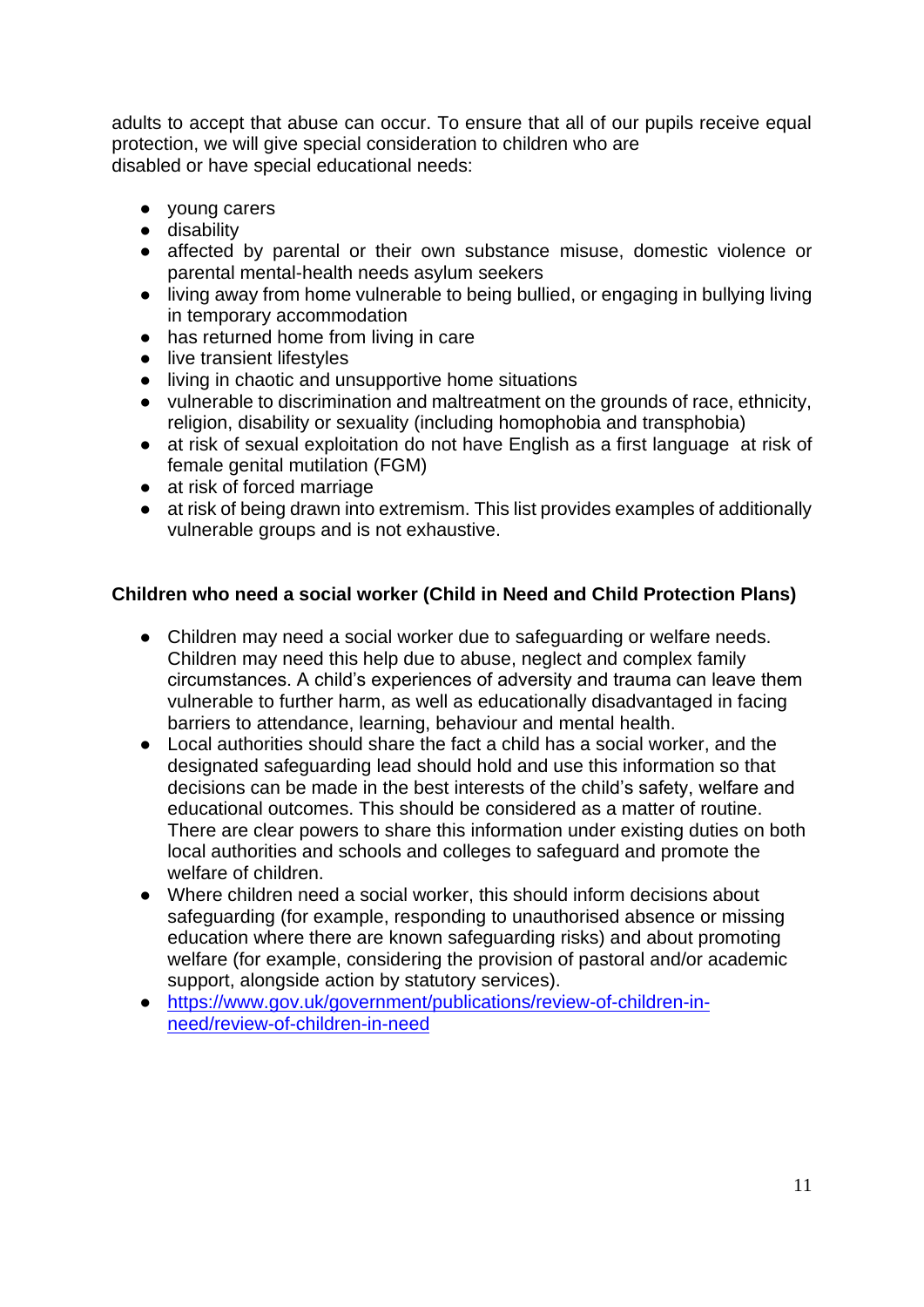## **Children with family members in prison**

Approximately 200,000 children in England and Wales have a parent sent to prison each year. These children are at risk of poor outcomes including poverty, stigma, isolation and poor mental health. NICCO provides information designed to support professionals working with offenders and their children, to help mitigate negative consequences for those children.

## **Child Sexual exploitation (CSE) and Child Criminal Exploitation (CCE)**

- Both CSE and CCE are forms of abuse and both occur where an individual or group takes advantage of an imbalance in power to coerce, manipulate or deceive a child into sexual or criminal activity.
- Whilst age may be the most obvious, this power imbalance can also be due to a range of other factors including gender, sexual identity, cognitive ability, physical strength, status, and access to economic or other resources.
- In some cases, the abuse will be in exchange for something the victim needs or wants and/or will be to the financial benefit or other advantage (such as increased status) of the perpetrator or facilitator.
- The abuse can be perpetrated by individuals or groups, males or females, and children or adults.
- The abuse can be a one-off occurrence or a series of incidents over time, and range from opportunistic to complex organised abuse.
- It can involve force and/or enticement-based methods of compliance and may, or may not, be accompanied by violence or threats of violence.
- Victims can be exploited even when activity appears consensual and it should be noted exploitation as well as being physical can be facilitated and/or take place online.
- Staff will be aware that experiences of girls within CCE and CSE may be very different to that of boys and that boys and girls being criminally exploited may be at higher risk of sexual exploitation.

All staff are made aware of the indicators of sexual exploitation through training and updates delivered and all concerns are reported immediately to the DSL under the regular reporting method. The DSL/Deputy can then complete the CSE risk indicator matrix if and when required and as advised by the LSCB.

DSL and Deputy DSL can find this at:-

[https://www.devonchildrenandfamiliespartnership.org.uk/workers-volunteers/child](https://www.devonchildrenandfamiliespartnership.org.uk/workers-volunteers/child-sexual-exploitation/)[sexual-exploitation/](https://www.devonchildrenandfamiliespartnership.org.uk/workers-volunteers/child-sexual-exploitation/)

## **Child Criminal Exploitation: County Lines**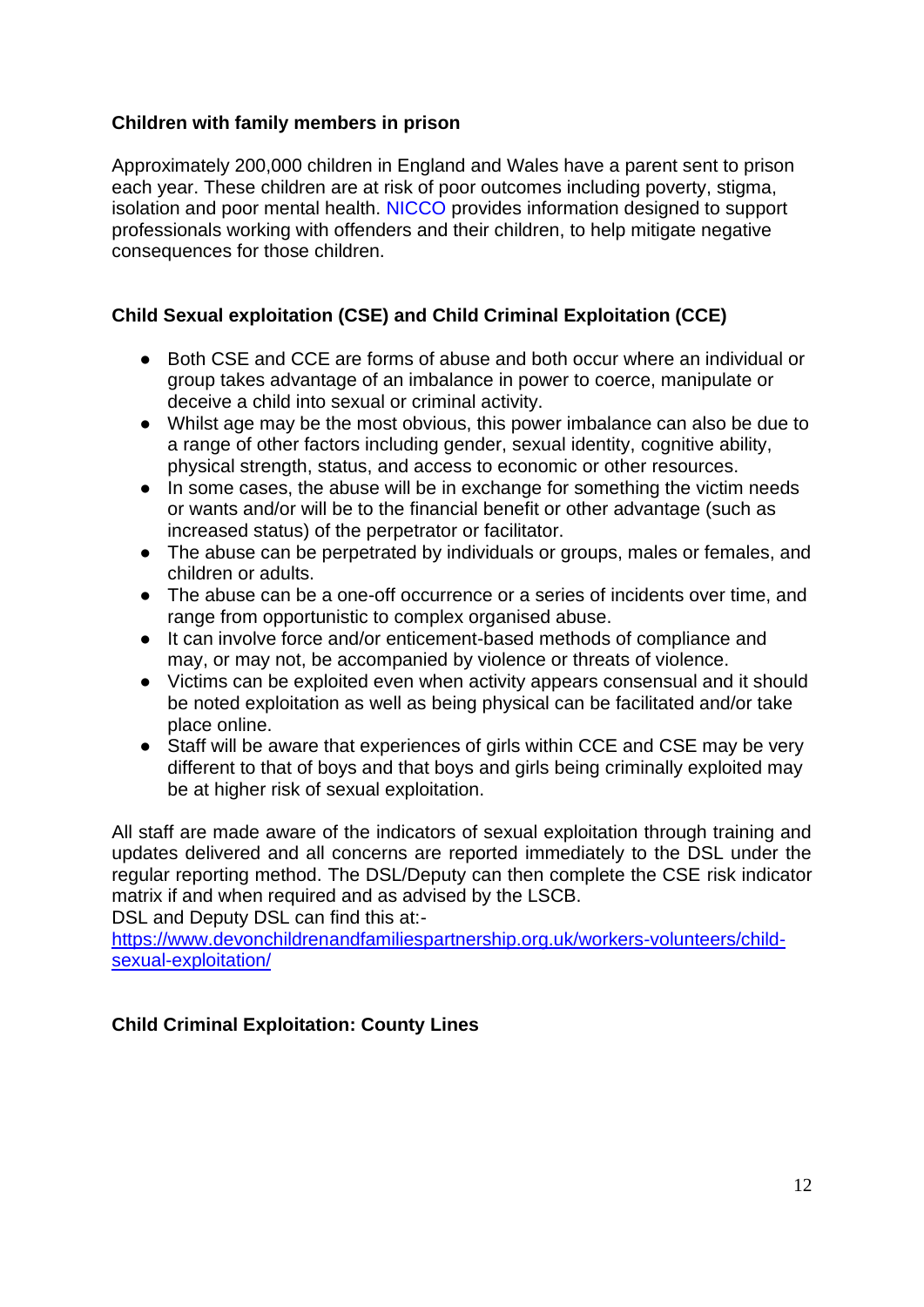Criminal exploitation of children is a geographically widespread form of harm that is a typical feature of county lines criminal activity: drug networks or gangs groom and exploit children and young people to carry drugs and money from urban areas to suburban and rural areas, market and seaside towns. Key to identifying potential involvement in county lines are missing episodes, when the victim may have been trafficked for the purpose of transporting drugs.

#### **Peer on Peer Abuse / Harmful Sexual Behaviour including Sexual Violence and Sexual Harrassment**

In most instances, the conduct of pupils towards each other will be covered by our Behaviour policy. However, some allegations may be of such a serious nature that they may raise safeguarding concerns. Our Academy recognises that children are capable of abusing their peers. It will not be passed off as 'banter' or 'part of growing up'. The forms of peer on peer abuse are outlined below.

- Domestic abuse an incident or pattern of actual or threatened acts of physical, sexual, financial and/or emotional abuse, perpetrated by an adolescent against a current or former dating partner regardless of gender or sexuality.
- Child Sexual Exploitation children under the age of 18 may be sexually abused in the context of exploitative relationships, contexts and situations by peers who are also under 18.
- Harmful Sexual Behaviour Children and young people presenting with sexual behaviours that are outside of developmentally 'normative' parameters and harmful to themselves and others.
- Upskirting 'Upskirting' is a criminal offence. It is defined as "taking a picture under a person's clothing without them knowing with the intention of viewing their genitals or buttocks, to obtain sexual gratification, or cause the victim humiliation, distress or alarm" (DFE 2021)
- Serious Crime / Youth Violence Any offence of most serious violence or weapon enabled crime, where the victim is aged 1-19' i.e. murder, manslaughter, rape, wounding with intent and causing grievous bodily harm. 'Youth violence' is defined in the same way, but also includes assault with injury offences. All staff should be aware of indicators, which may signal that children are at risk from or are involved with serious violent crime. These may include increased absence from change, change in friendships or relationships with older individuals or groups, a significant decline in performance, signs of self harm or a significant change in well-being, or signs of assault or unexplained injuries. Unexplained gifts or new possessions could also indicate that children have been approached by, or are involved with individuals associated with criminal networks or gangs (DFE 2021)

If staff suspect peer on peer abuse, it must be reported to the DSL or DDSL.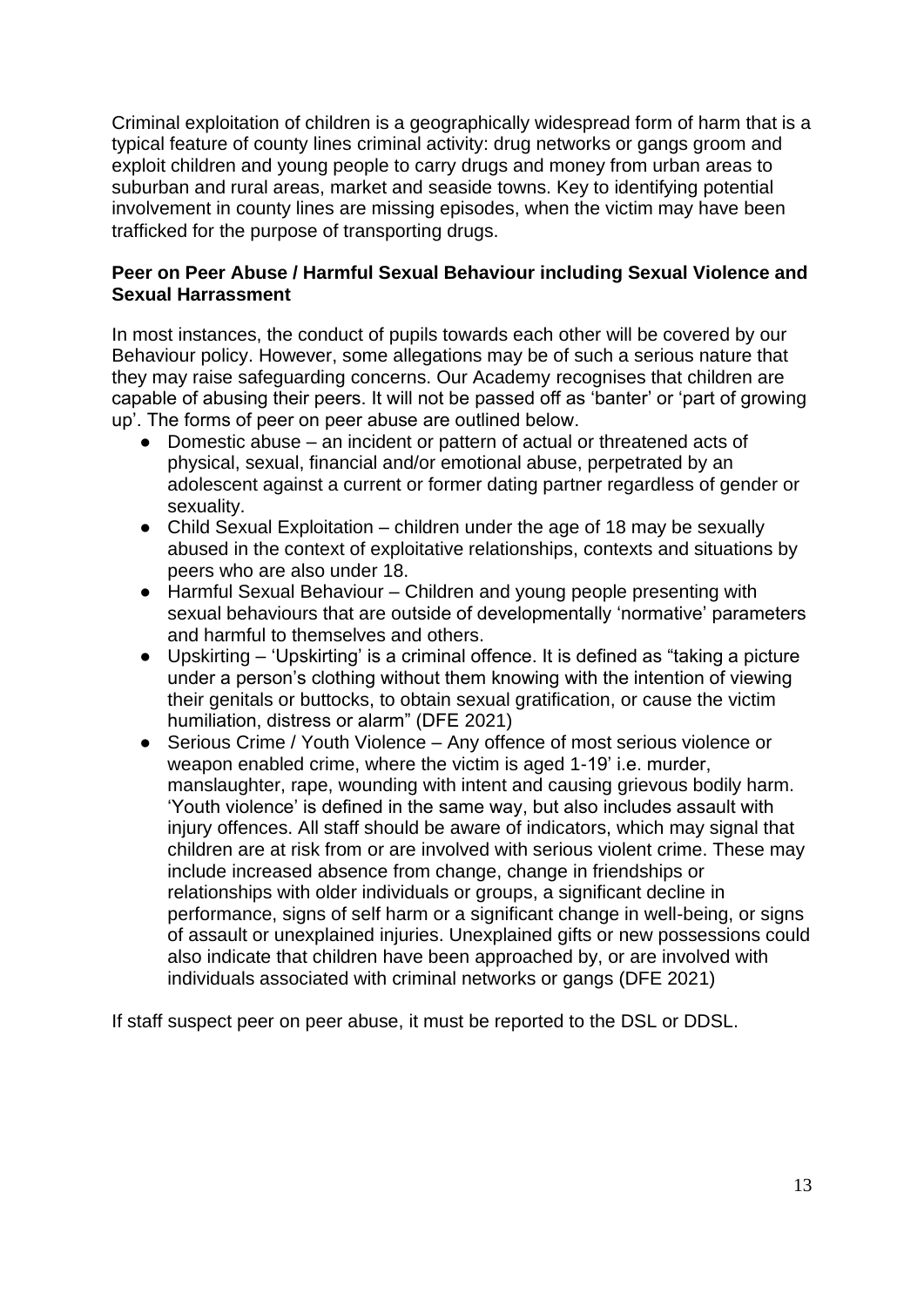## **Youth Produced Sexual Imagery (sexting)**

The practice of children sharing images and videos via text message, email, social media or mobile messaging apps has become commonplace. However, this online technology has also given children the opportunity to produce and distribute sexual imagery in the form of photos and videos. Such imagery involving anyone under the age of 18 is illegal.

Youth produced sexual imagery refers to both images and videos where;

- A person under the age of 18 creates and shares sexual imagery of themselves with a peer under the age of 18.
- A person under the age of 18 shares sexual imagery created by another person under the age of 18 with a peer under the age of 18 or an adult.
- A person under the age of 18 is in possession of sexual imagery created by another person under the age of 18.

All incidents of this nature should be treated as a safeguarding concern and in line with the UKCCIS guidance 'Sexting in schools and colleges: responding to incidents and safeguarding young people'.

Cases where sexual imagery of people under 18 has been shared by adults and where sexual imagery of a person of any age has been shared by an adult to a child is child sexual abuse and should be responded to accordingly.

If a member of staff becomes aware of an incident involving youth produced sexual imagery they should follow the child protection procedures and refer to the DSL as soon as possible. The member of staff should confiscate the device involved and set it to flight mode or, if this is not possible, turn it off.

#### **Staff should not view, copy or print the youth produced sexual imagery.**

The DSL should hold an initial review meeting with appropriate school staff and subsequent interviews with the children involved (if appropriate). Parents should be informed at an early stage and involved in the process unless there is reason to believe that involving parents would put the child at risk of harm. At any point in the process if there is concern a young person has been harmed or is at risk of harm a referral should be made to MASH or the Police as appropriate.

Immediate referral at the initial review stage should be made to MASH/Police if;

- $\bullet$  The incident involves an adult:
- There is good reason to believe that a young person has been coerced, blackmailed or groomed or if there are concerns about their capacity to consent (for example, owing to special educational needs);
- What you know about the imagery suggests the content depicts sexual acts which are unusual for the child's development stage or are violent;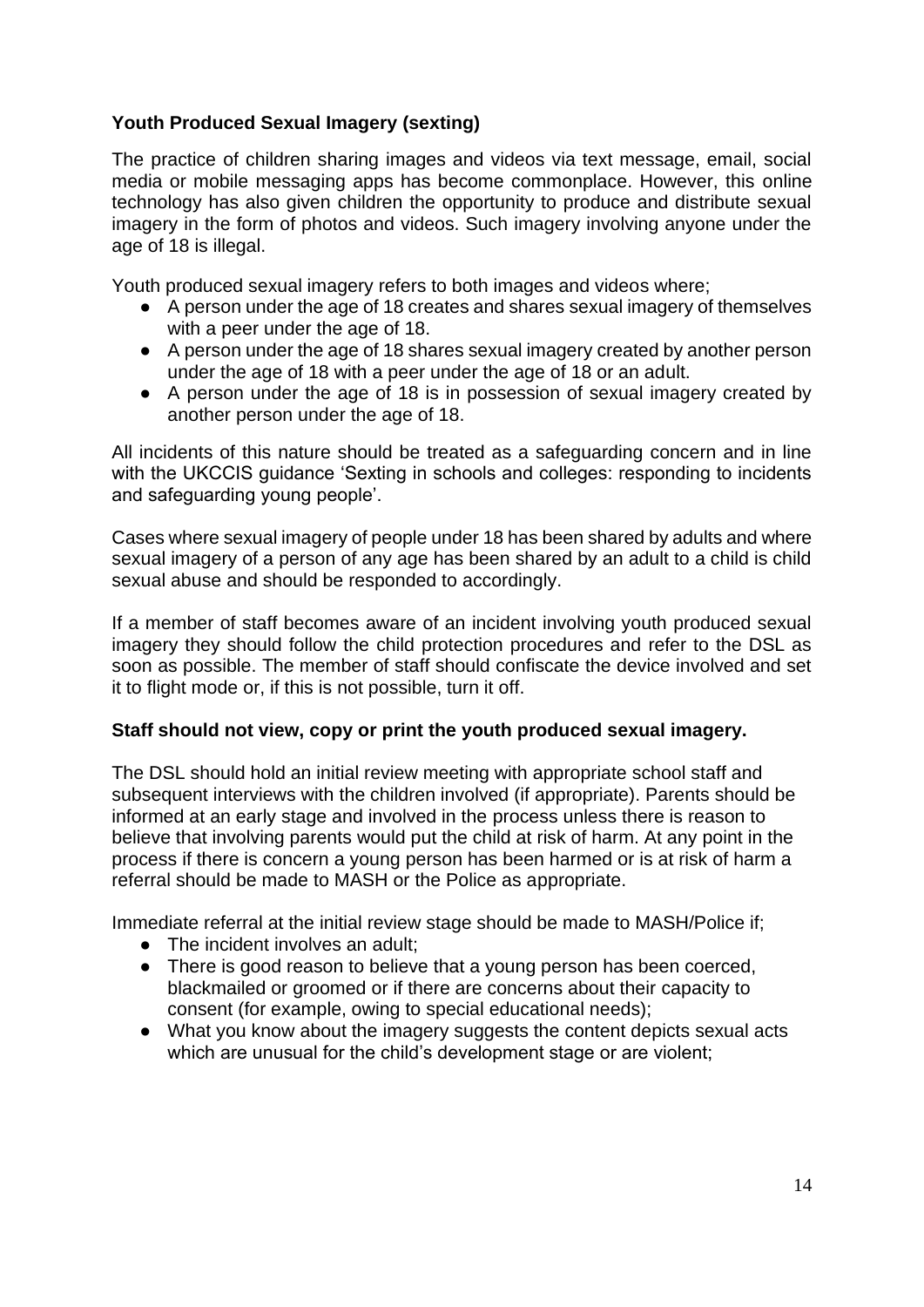- The imagery involves sexual acts;
- The imagery involves anyone aged 12 or under;
- There is reason to believe a child is at immediate risk of harm owing to the sharing of the imagery, for example the child is presenting as suicidal or selfharming.

If none of the above apply then the DSL will use their professional judgement to assess the risk to pupils involved and may decide, with input from the Headteacher, to respond to the incident without escalation to MASH or the police.

In applying judgement the DSL will consider if;

- there is a significant age difference between the sender/receiver;
- there is any coercion or encouragement beyond the sender/receiver;
- the imagery was shared and received with the knowledge of the child in the imagery;
- the child is more vulnerable than usual i.e. at risk;
- there is a significant impact on the children involved;
- the image is of a severe or extreme nature;
- the child involved understands consent:
- the situation is isolated or if the image been more widely distributed;
- there other circumstances relating to either the sender or recipient that may add cause for concern i.e. difficult home circumstances;
- the children have been involved in incidents relating to youth produced imagery before.

If any of these circumstances are present the situation will be escalated according to our child protection procedures, including reporting to the police or MASH. Otherwise, the situation will be managed within the school.

The DSL will record all incidents of youth produced sexual imagery, including both the actions taken, actions not taken, reasons for doing so and the resolution in line with safeguarding recording procedures.

Staff should also be aware that the sharing of nude and semi-nude images and/or videos could be a sign that a child is at risk.

#### **Domestic abuse**

The cross-government definition of domestic violence and abuse is: any incident or pattern of incidents of controlling, coercive, threatening behaviour, violence or abuse between those aged 16 or over who are, or have been, intimate partners or family members regardless of gender or sexuality.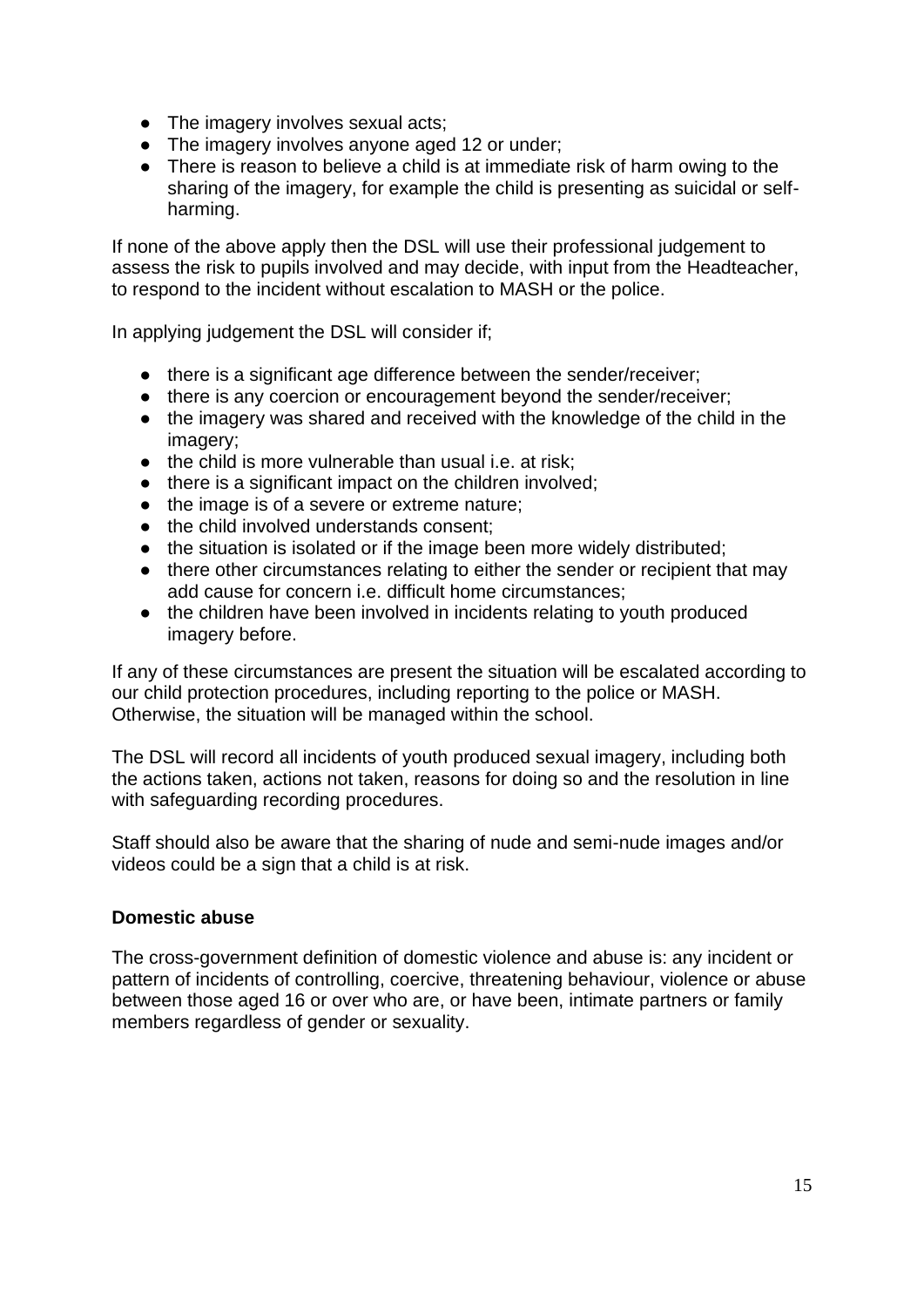The abuse can encompass, but is not limited to: psychological; physical; sexual; financial; and emotional.

All children can witness and be adversely affected by domestic abuse in the context of their home life where domestic abuse occurs between family members. Exposure to domestic abuse and/or violence can have a serious, long lasting emotional and psychological impact on children. In some cases, a child may blame themselves for the abuse or may have had to leave the family home as a result.

#### **Operation Encompass**

Operation Encompass operates in the majority of police forces across England. It helps police and schools work together to provide emotional and practical help to children. The system ensures that when police are called to an incident of domestic abuse, where there are children in the household who have experienced the domestic incident, the police will inform the key adult (usually the designated safeguarding lead) in school before the child or children arrive at school the following day. This ensures that the school has up to date relevant information about the child's circumstances and can enable support to be given to the child according to their needs. Police forces not signed up to operation encompass will have their own arrangements in place.

#### **National Domestic Abuse Helpline**

Refuge runs the National Domestic Abuse Helpline, which can be called free of charge and in confidence, 24 hours a day on 0808 2000 247. Additional advice on identifying children who are affected by domestic abuse and how they can be helped is available at:

<https://www.nspcc.org.uk/what-is-child-abuse/types-of-abuse/domestic-abuse/>

<http://www.refuge.org.uk/get-help-now/support-for-women/what-about-my-children/>

[https://safelives.org.uk/knowledge-hub/spotlights/spotlight-3-young-people-and](https://safelives.org.uk/knowledge-hub/spotlights/spotlight-3-young-people-and-domestic-abuse)[domestic-abuse](https://safelives.org.uk/knowledge-hub/spotlights/spotlight-3-young-people-and-domestic-abuse)

#### **Mental Health**

All staff should also be aware that mental health problems can, in some cases, be an indicator that a child has suffered or is at risk of suffering abuse, neglect or exploitation.

Only appropriately trained professionals should attempt to make a diagnosis of a mental health problem. Staff however, are well placed to observe children day-to-day and identify those whose behaviour suggests that they may be experiencing a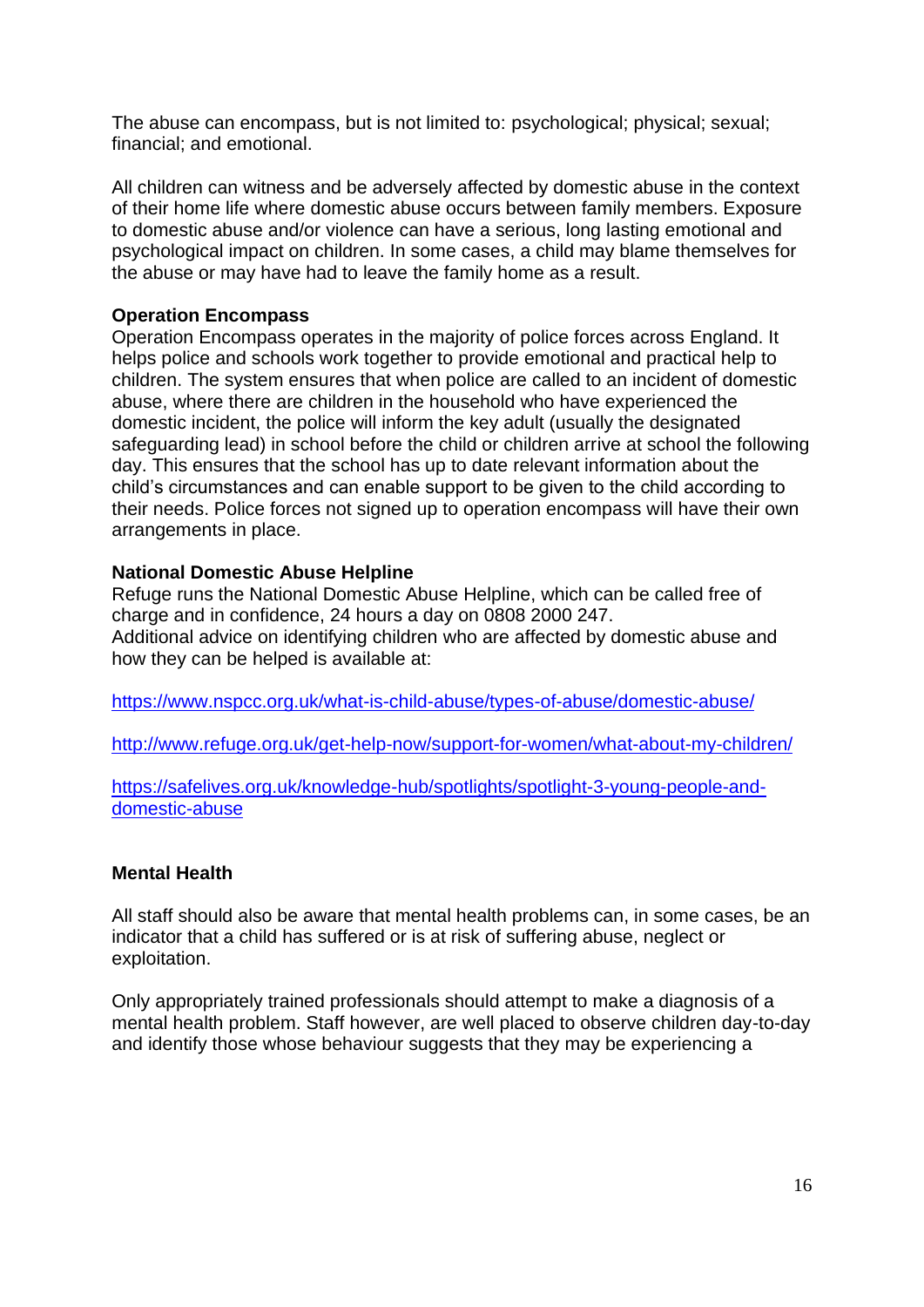mental health problem or be at risk of developing one.

Where children have suffered abuse and neglect, or other potentially traumatic adverse childhood experiences, this can have a lasting impact throughout childhood, adolescence and into adulthood. It is key that staff are aware of how these children's experiences can impact on their mental health, behaviour and education.

If staff have a mental health concern about a child that is also a safeguarding concern, immediate action should be taken, following their child protection policy and speaking to the designated safeguarding lead or a deputy.

Mental health problems can, in some cases, be an indicator that a child has suffered or is at risk of suffering abuse, neglect or exploitation. Governing bodies and proprietors should ensure they have clear systems and processes in place for identifying possible mental health problems, including routes to escalate and clear referral and accountability systems.

[https://www.gov.uk/government/publications/mental-health-and-behaviour-in](https://www.gov.uk/government/publications/mental-health-and-behaviour-in-schools--2)[schools--2](https://www.gov.uk/government/publications/mental-health-and-behaviour-in-schools--2)

#### **Honour Based Abuse**

So-called 'honour-based' abuse (HBA) encompasses incidents or crimes which have been committed to protect or defend the honour of the family and/or the community, including female genital mutilation (FGM), forced marriage, and practices such as breast ironing.

Abuse committed in the context of preserving "honour" often involves a wider network of family or community pressure and can include multiple perpetrators. It is important to be aware of this dynamic and additional risk factors when deciding what form of safeguarding action to take.

All forms of HBA are abuse (regardless of the motivation) and should be handled and escalated as such. Professionals in all agencies, and individuals and groups in relevant communities, need to be alert to the possibility of a child being at risk of HBA, or already having suffered HBA.

#### **Female Genital Mutilation**

FGM is the collective name given to a range of procedures involving the partial or total removal of external female genitalia for nonmedical reasons. It has no health benefits and harms girls and women in many ways. The practice, which is most commonly carried out without anaesthetic, can cause intense pain and distress and long-term health consequences, including difficulties in childbirth. FGM is carried out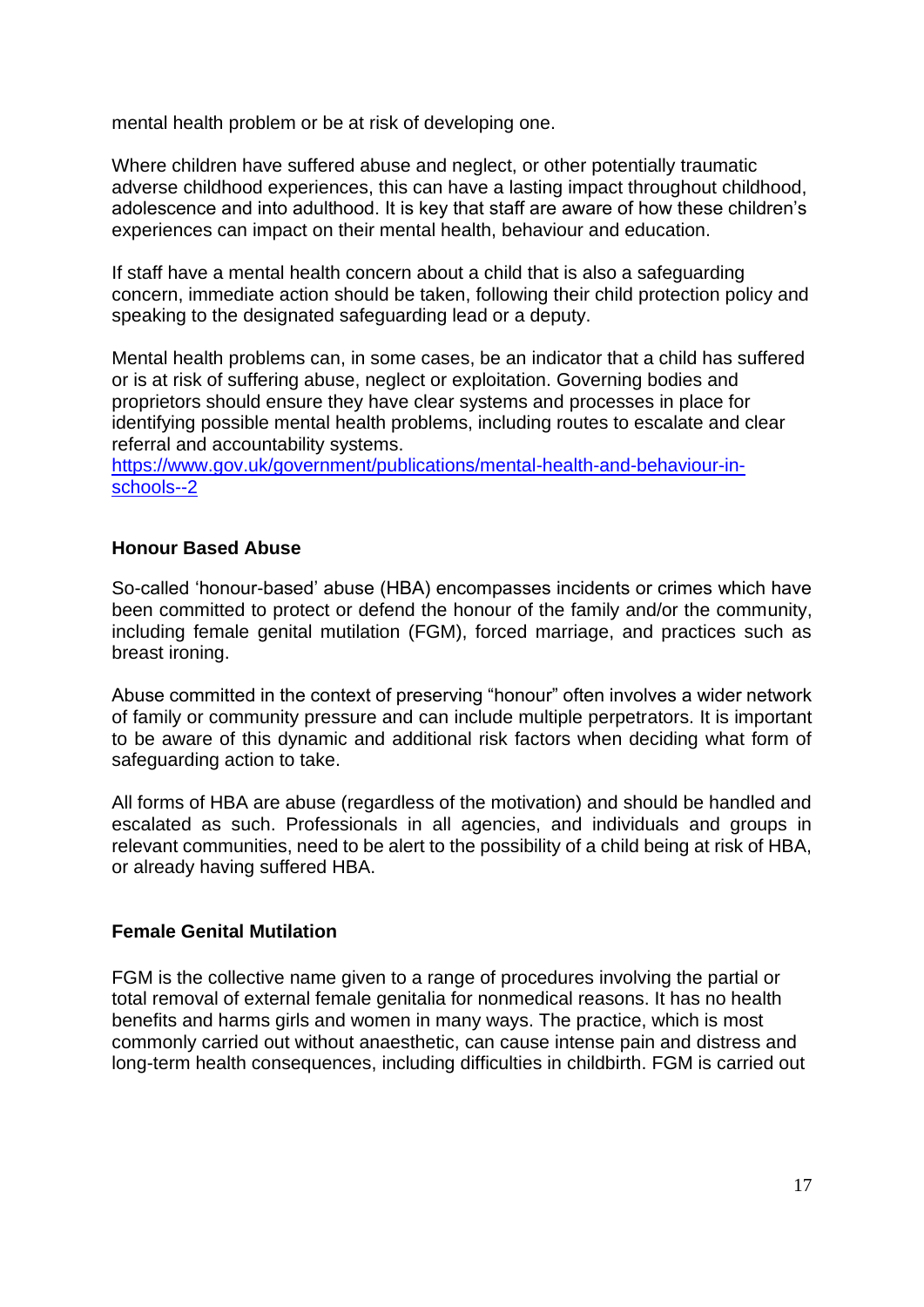on girls of any age, from young babies to older teenagers and adult women, so Trust staff are trained to be aware of risk indicators. Many such procedures are carried out abroad and staff should be particularly alert to suspicions or concerns expressed by female pupil about going on a long holiday during the summer vacation period In England, Wales and Northern Ireland, the practice is illegal under the Female Genital Mutilation Act 2003. Any person found guilty of an offence under the Female Genital Mutilation Act 2003 is liable to a maximum penalty of 14 years imprisonment or a fine, or both. See LSCB guidance for further information.

## **Forced Marriage**

A forced marriage is a marriage in which a female (and sometimes a male) does not consent to the marriage but is coerced into it. Coercion may include physical, psychological, financial, sexual and emotional pressure. It may also involve physical or sexual violence and abuse. A forced marriage is not the same as an arranged marriage. In an arranged marriage, which is common in several cultures, the families of both spouses take a leading role in arranging the marriage but the choice of whether or not to accept the arrangement remains with the prospective spouses. Children may be married at a very young age and well below the age of consent in England.Trust staff receive training and should be particularly alert to suspicions or concerns raised by a pupil about being taken abroad and not be allowed to return to England. Since June 2014 forcing someone to marry has become a criminal offence in England and Wales under the Anti-Social Behaviour, Crime and Policing Act 2014. See LSCB guidance for further information.

All staff and volunteers should be concerned about a child if they present with possible indicators of abuse. These indicators will also be covered within the in house safeguarding training and safeguarding updates to further heighten staff awareness. Staff should also be aware that all safeguarding policies for Devon LSCB are available to view at:

[https://www.devonchildrenandfamiliespartnership.org.uk/?s=safeguarding+policies&x](https://www.devonchildrenandfamiliespartnership.org.uk/?s=safeguarding+policies&x=0&y=0)  $=0$ &y=0

## **One Chance Rule**

This term is used in the FGM Guidance for schools produced by the national FGM centre July 2019 [FGM schools guidance.](http://nationalfgmcentre.org.uk/wp-content/uploads/2019/06/FGM-Schools-Guidance-National-FGM-Centre.pdf) Multi agency statutory guidance dated July 2[0](https://assets.publishing.service.gov.uk/government/uploads/system/uploads/attachment_data/file/912996/6-1914-HO-Multi_Agency_Statutory_Guidance_on_FGM__-_MASTER_V7_-_FINAL__July_2020.pdf) [FGM Statutory guidance July 20](https://assets.publishing.service.gov.uk/government/uploads/system/uploads/attachment_data/file/912996/6-1914-HO-Multi_Agency_Statutory_Guidance_on_FGM__-_MASTER_V7_-_FINAL__July_2020.pdf) does not appear to use the term, however, the expression is intended to convey the importance of acting promptly and recognise there may be "only one chance to speak to a pupil who is a potential victim and have just one chance to save a life".

Dunsford Community Academy is aware that if the victim is not offered support following an allegation that the 'One Chance' opportunity may be lost. Therefore, all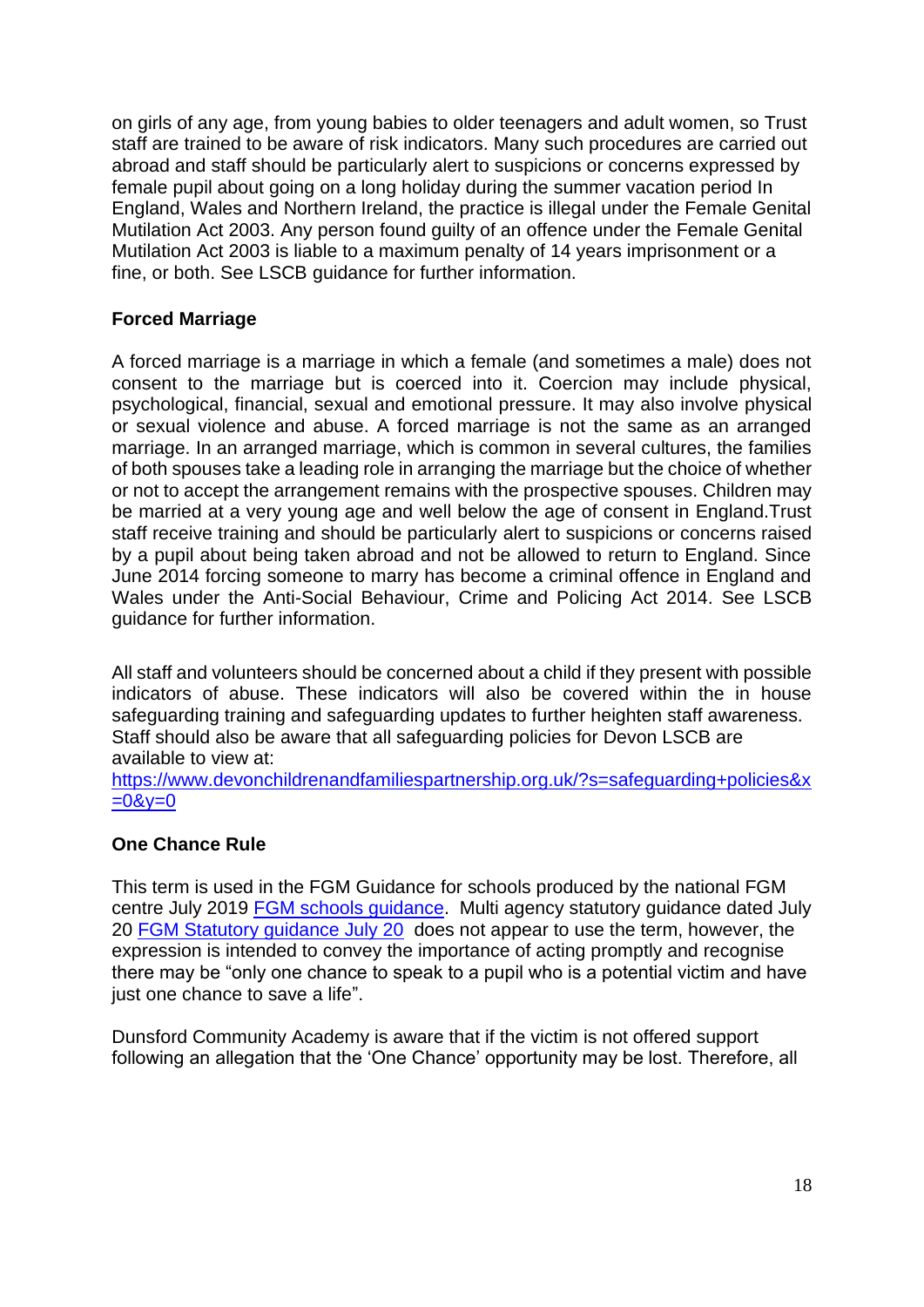staff are aware of their responsibilities and obligations when they become aware of potential forced marriage, FGM and HBA cases.

# ONLINE SAFETY

Our pupils increasingly use electronic equipment on a daily basis to access the internet and share content and images via social media sites such as Facebook, Twitter, Instagram, Snapchat and ooVoo.

Unfortunately, some adults and other children use these technologies to harm children. The harm might range from sending hurtful or abusive texts or emails, to grooming and enticing children to engage in sexual behaviour such as webcam photography or face-to-face meetings. Pupils may also be distressed or harmed by accessing inappropriate material such as pornographic websites or those which promote extremist behaviour, criminal activity, suicide or eating disorders.

Dunsford Community Academy has an online safety policy which explains how we try to keep pupils safe in school and how we respond to online safety incidents. Dunsford Community Academy will also provide advice to parents when pupils are being asked to learn online at home and consider how best to safeguard both pupils and staff.

Pupils are taught about online safety throughout the curriculum and all staff receive online safety training which is regularly updated.

# MASH CONTACT DETAILS

Telephone: 0345 155 1071 E-mail: [mashsecure@devon.gov.uk](mailto:mashsecure@devon.gov.uk)

Fax: 01392 448951 Referral Form available at: [www.devon.gov.uk/mash-enquiryform.doc](http://www.devon.gov.uk/mash-enquiryform.doc) Emergency Duty Team – out of hours 0845 6000 388 Police – non emergency – 101

## PREVENT - TACKLING EXTREMISM AND RADICALISATION

Aims and Principles Under the Counter-Terrorism and Security Act 2015 we (The Trust) have a legal and moral duty *"to have due regard to the need to prevent people from being drawn into terrorism"*.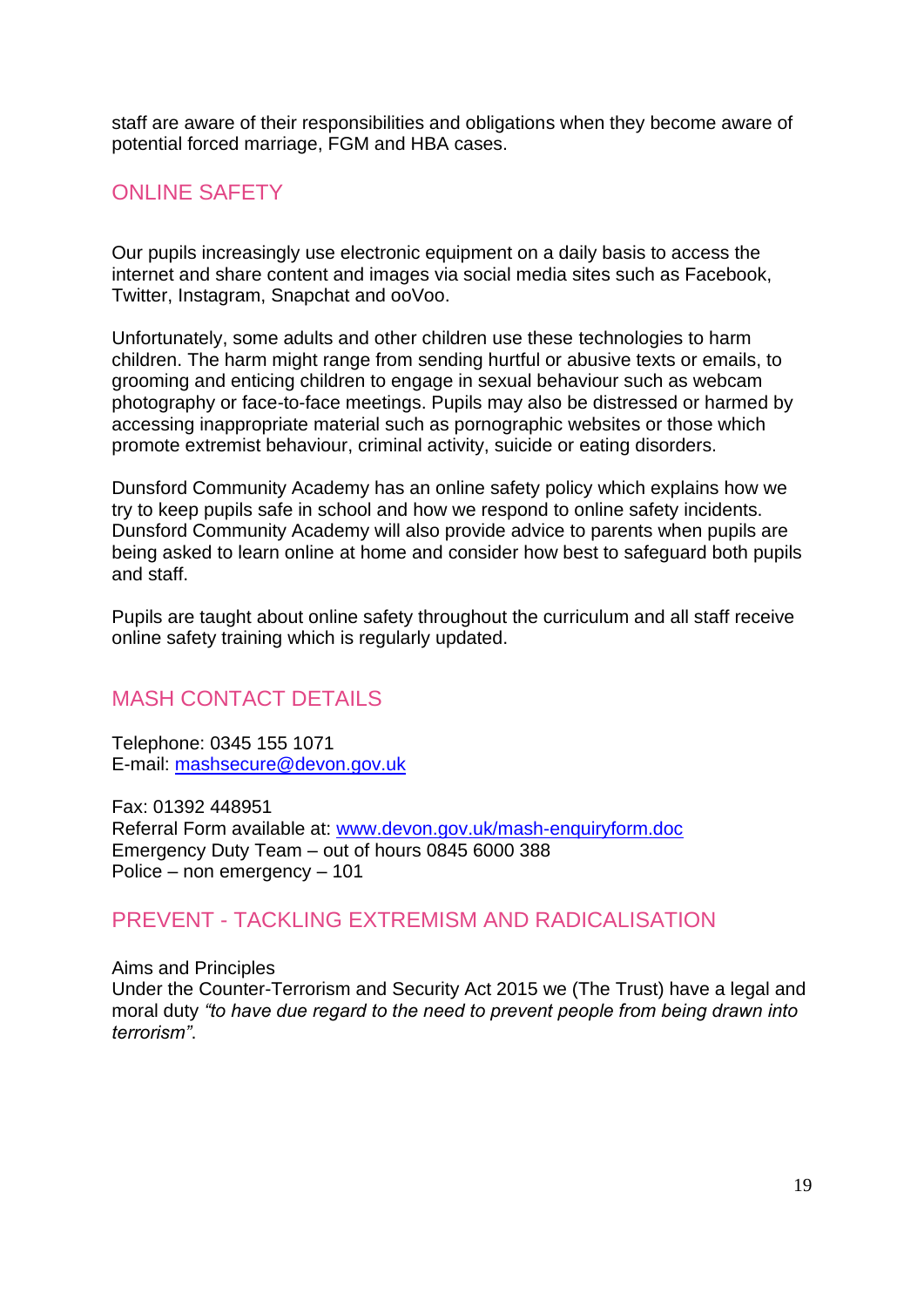It is important for us to be constantly vigilant and remain fully informed about the issues which affect the local area, city and society in which we teach. **The objectives are that:**

- All staff and volunteers will have an understanding of what radicalization and extremism are and why we need to be vigilant within our settings, and will follow the policy guidance swiftly when issues arise.
- All staff will be aware of the signs of radicalization and extremism, this will be achieved through Safeguarding, E Safety and WRAP training.
- All children will understand the dangers of radicalization and exposure to extremist views; building resilience against these and knowing what to do if they experience them in a range of contexts including online.
- Parents are offered support with e safety for their children.

## **Definitions and Indicators:**

Radicalization is defined as the act or process of making a person more radical or favouring of extreme or fundamental changes in political, economic or social conditions, institutions or habits of the mind. Extremism is defined as the holding of extreme political or religious views and, in this case, any attitudes which contradict fundamental British values.

There are a number of behaviours which may indicate a child is at risk of being radicalized or exposed to extreme views. All staff will be made aware of these through the relevant safeguarding training.

## **British Values:**

In our Academy and across the Learning Academy Partnership (Trust) we are committed to actively promoting fundamental British values. These include:

- Rule of Law
- Individual Liberty
- Democracy
- Mutual Respect
- Tolerance

Within the Academy these values are promoted throughout all areas of the curriculum and opportunities that the children are provided with. In any Trust setting it is not acceptable to fail to challenge behaviours (whether of staff, children or parents) that are not in line with the fundamental British values.

#### **Making and managing referrals:**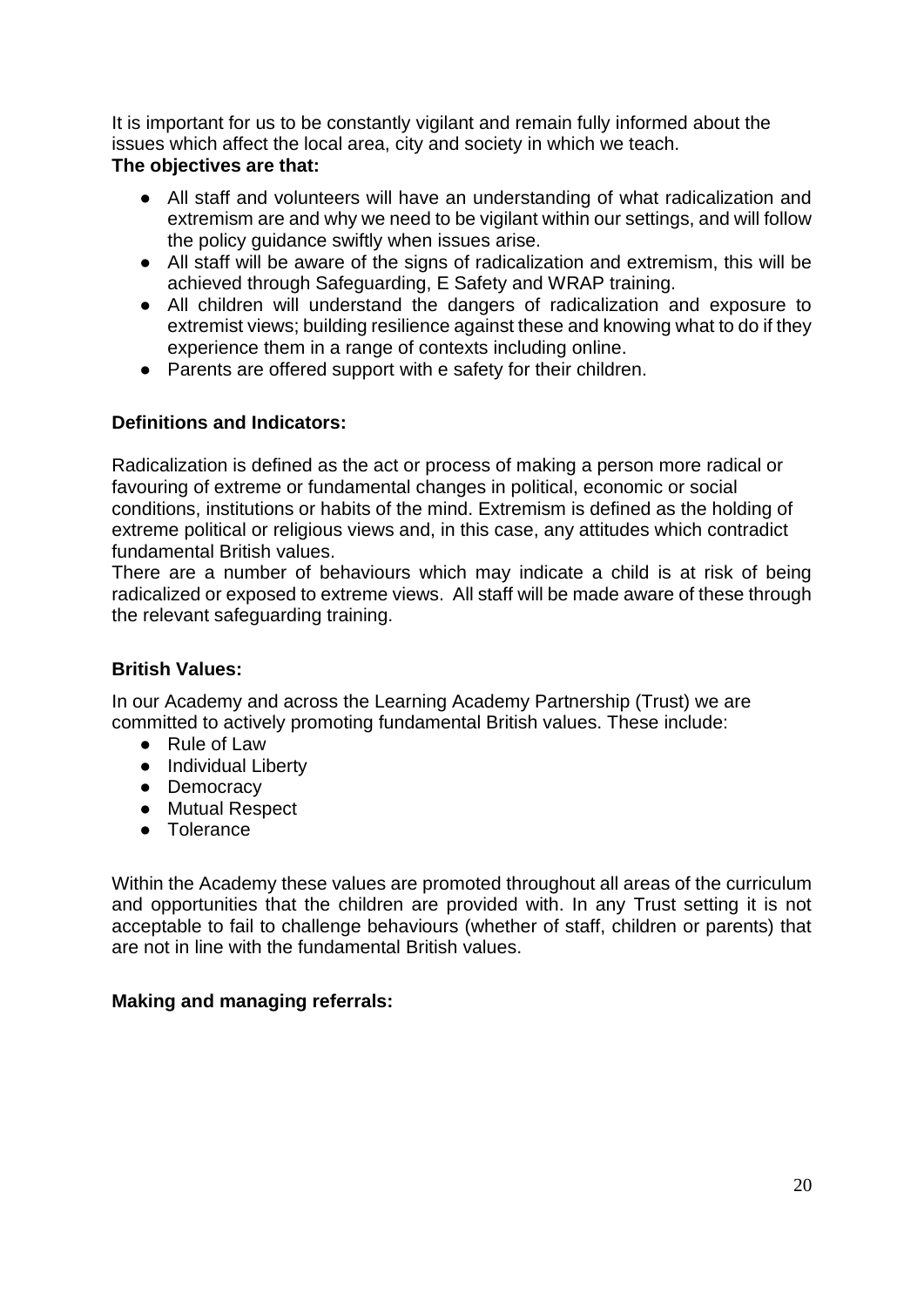- All incidents must be reported straight to the Designated Safeguarding Lead (DSL), in their absence this concern must go straight to the deputy DSL.
- The DSL will discuss the most appropriate course of action on a case-by-case basis and will decide when a referral to external agencies is needed.
- All incidents will be fully investigated and records will be kept in line with procedures for any other safeguarding incident.
- DSL will follow the CHANNEL process outlined by Devon Children and Families Partnership.
- Where appropriate parents/carers will be contacted and the incident discussed in detail, aiming to identify motivating factors, any changes in circumstances at home, parental views of the incident and to assess whether the incident is serious enough to warrant a further referral. A note of this meeting is kept alongside the initial referral in the Safeguarding folder.
- The DSL follow-up any referrals for a period of four weeks after the incident to assess whether there is a change in behaviour and/or attitude. A further meeting with parents would be held if there is not a significant positive change in behaviour.
- If deemed necessary, serious incidents will be discussed and referred to the confidential Anti-Terrorist Hotline on 0800 789 321 or email [prevent@devonandcornwall.pnn.police.uk](mailto:prevent@devonandcornwall.pnn.police.uk)

## **Dealing With Any Disclosure**

If a child makes a disclosure the member of staff or volunteer should:

- Listen without appearing shocked.
- Accept what they are being told.
- Allow for the child to talk without interruption, only asking questions when necessary.

If questions are necessary then follow the rule of 'TED':

Tell me Explain to me Describe to me

- Reassure them that it is not their fault
- Do not criticise the alleged perpetrator
- $\bullet$  Not promise confidentiality  $-$  A referral may be required to the local Safeguarding Hub
- Explain what has to be done next and who will have to be told
- Make a written record promptly
- Pass on the information to the DSL promptly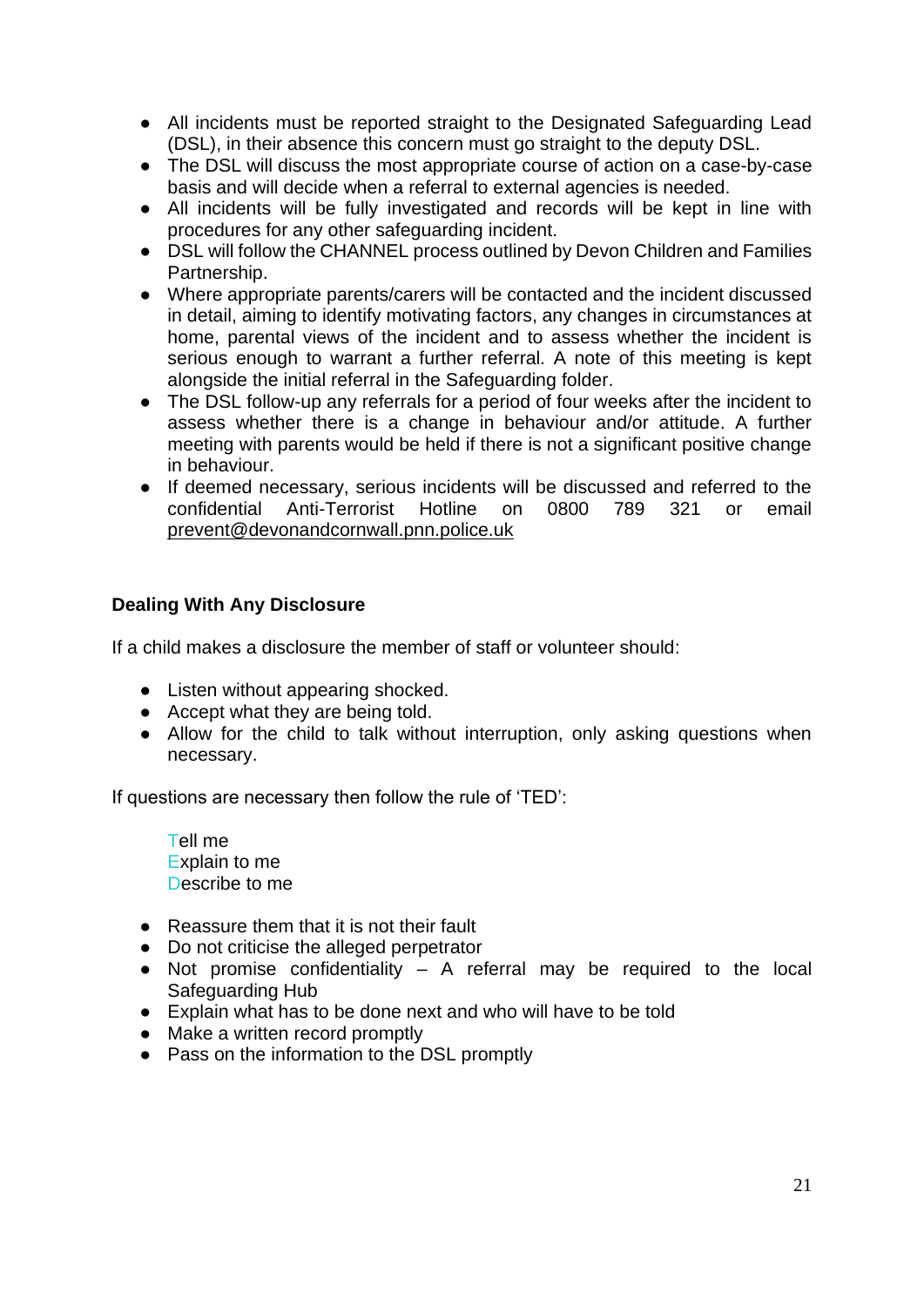• Reassure the victim that they are being taken seriously and they will be supported. A victim should never be given the impression they are creating a problem by reporting abut or made to feel ashamed for making a report

# RECORD KEEPING

When a child makes a disclosure the staff member or volunteer should:

- Make notes as soon as possible keep these in case they are later needed by a court/the police) observing GDPR guidelines.
- Ensure that the date, time, location and any non-verbal behaviours used are recorded clearly.
- If there are injuries noted then a diagram should be drawn to indicate the position of these injuries.
- Staff member must record statement and observations rather than assumptions and interpretations of the situation.
- All records (and all copies) to be given immediately to the DSL. The DSL will ensure that all records are managed and held in accordance with the Education (pupil information) (England) Regulations, 2005 and GDPR guidelines.
- If the DSL is not available then the deputy DSL/Head of academy should be found immediately and this form given to them, concerns must be acted on immediately to allow us to keep children safe.

# SAFE RECRUITMENT & SELECTION

Our school and Trust take its responsibilities to safeguard children very seriously and has adopted recruitment procedures that help deter, reject or identify people who might abuse children, preventing people who pose a risk of harm to children from working with them. Please refer to safe recruitment and selection policy and procedure for further information

# LOOKED AFTER CHILDREN (LAC)

The most common reason for children to be looked after is as a result of abuse/ and or neglect. Appropriate staff will be made aware of the different Care Orders and what they mean. HOA holds the responsibility for our LAC in each academy.

The designated safeguarding lead should have details of the child's social worker and the name of the virtual school head in the authority that looks after the child.

A previously looked after child potentially remains vulnerable and all staff should have the skills, knowledge and understanding to keep previously looked after children safe. When dealing with looked after children and previously looked after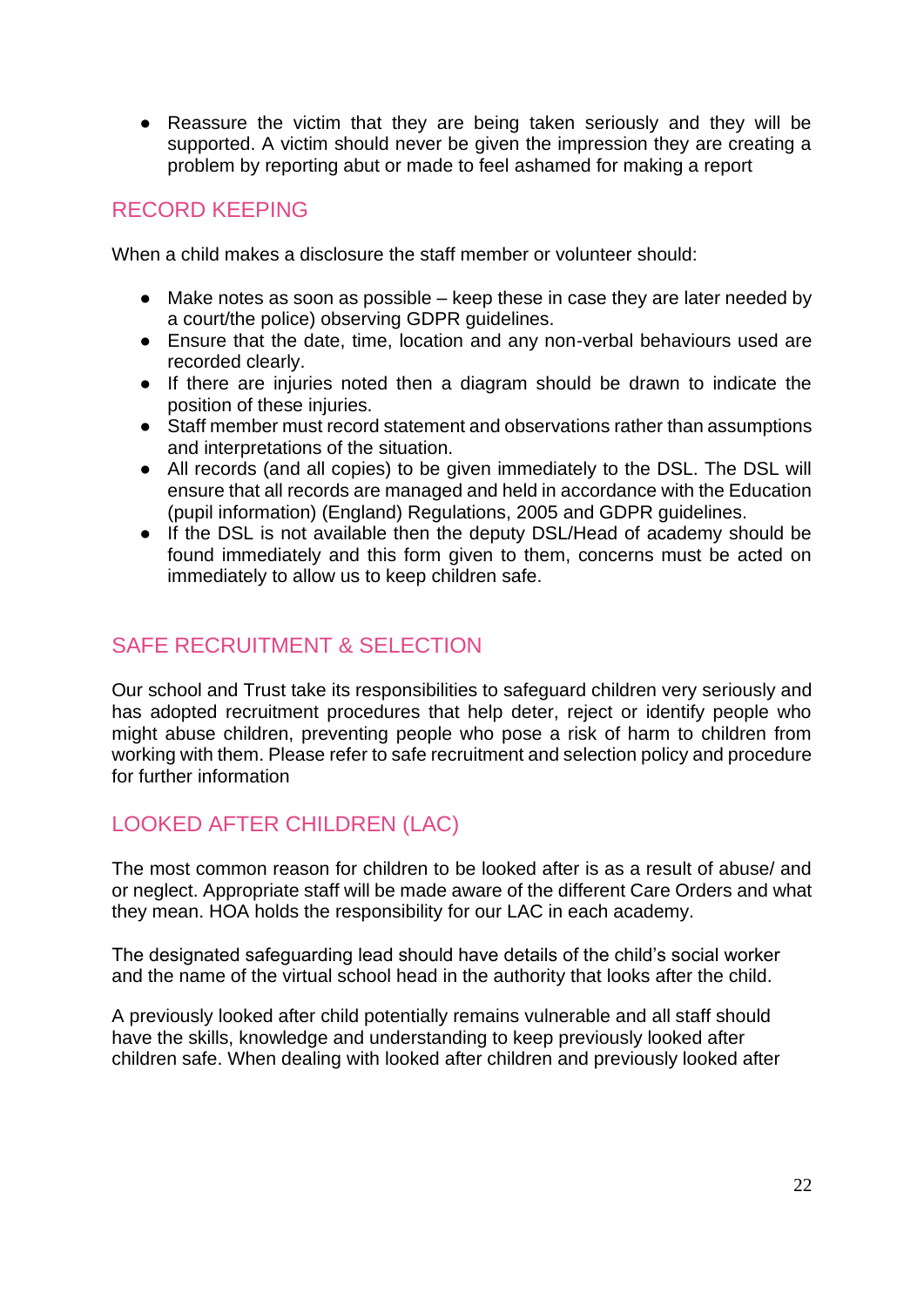children, it is important that all agencies work together and prompt action is taken when necessary to safeguard these children, who are a particularly vulnerable group.

# PRIVATE FOSTERING

Private fostering occurs when a child under the age of 16 (under 18, if disabled) is provided with care and accommodation by a person who is not a parent, person with parental responsibility for them or a relative in their own home. A child is not privately fostered if the person caring for and accommodating them has done so for less than 28 days and does not intend to do so for longer. Such arrangements may come to the attention of Academy staff through the normal course of their interaction, and promotion of learning activities, with children. Staff should notify the DSL or Deputy DSL who should then notify the local authority to allow the local authority to check the arrangement is suitable and safe for the child.

# CHILDREN MISSING FROM EDUCATION

All staff should be aware that children going missing, particularly repeatedly, can act as a vital warning sign of a range of safeguarding possibilities. This may include abuse and neglect, which may include sexual abuse or exploitation and child criminal exploitation. Early intervention is necessary to identify the existence of any underlying safeguarding risk and to help prevent the risks of a child going missing in future. Staff should be aware of their Academy's unauthorised absence and children missing from education procedures.

## **HOMELESSNESS**

Being homeless or being at risk of becoming homeless presents a real risk to a child's welfare. The DSL (or Deputy) should be aware of contact details and referral routes into the Local Housing Authority so they can raise/progress concerns at the earliest opportunity. Indicators that a family may be at risk of homelessness include household debt, rent arrears, domestic abuse and anti-social behaviour, as well as the family being asked to leave a property. Whilst referrals and or discussion with the Local Housing Authority should be progressed as appropriate, this does not, and should not, replace a referral into children's social care where a child has been harmed or is at risk of harm.

# ALTERNATIVE PROVISION

When the Academy places a pupil with an alternative provision provider, our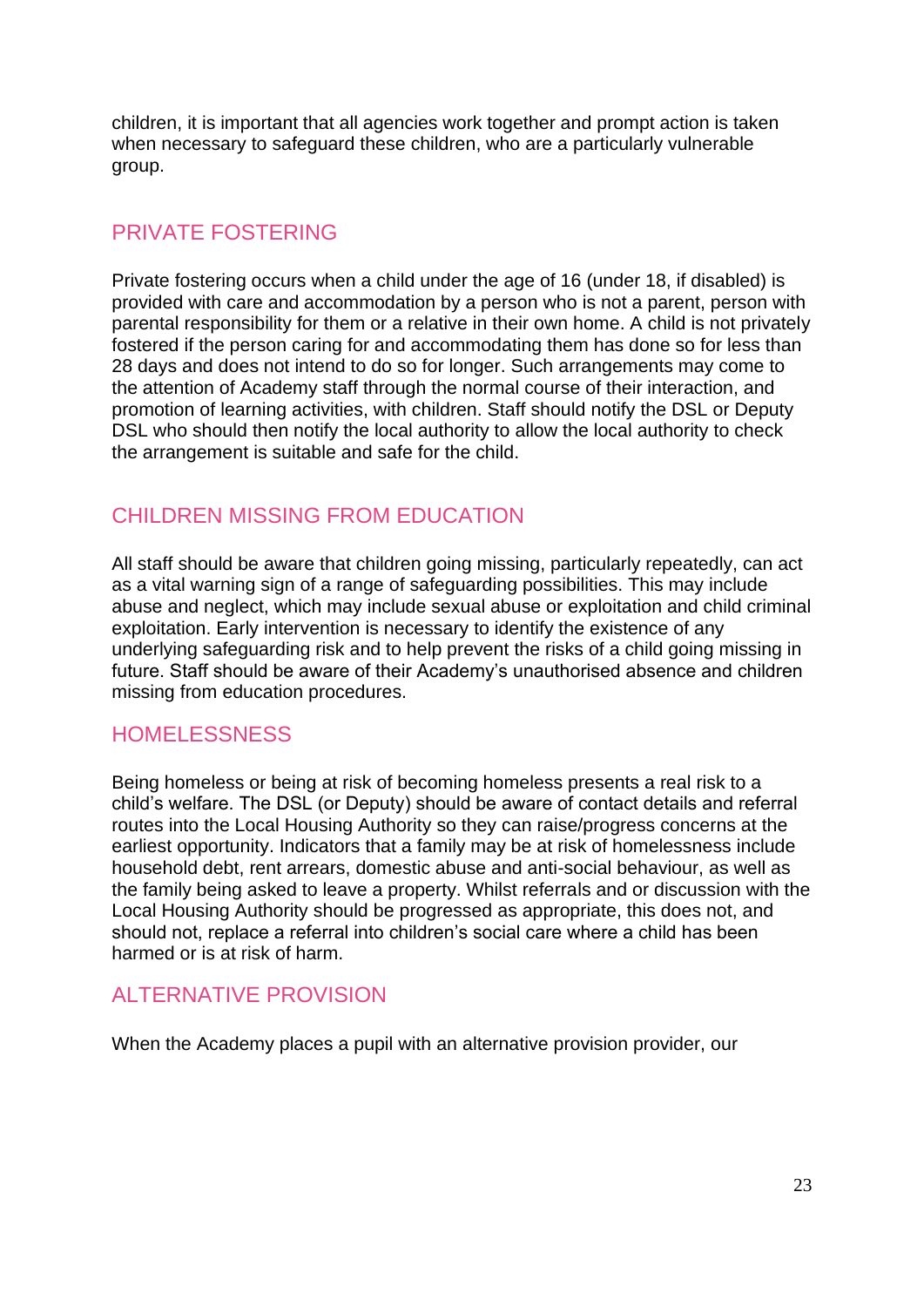Academy continues to be responsible for the safeguarding of that pupil, and should be satisfied that the provider meets the needs of the pupil. Written confirmation from the alternative provider that appropriate safeguarding checks have been carried out on individuals working at the establishment, i.e. those checks that the school would otherwise perform in respect of its own staff, should be obtained.

# **CONFIDENTIALITY**

All staff must be aware of their responsibilities to share relevant information about the safeguarding of children to relevant professionals. All staff can make a referral to their local Safeguarding Hub, however concerns should be reported to the DSL or deputy DSL who are responsible for these referrals. Staff must be aware that if a child confides in them, they are unable to tell the child that they can keep a secret (ensuring that this is tailored information to suit the child's age or stage of development). Instead they must explain that they may need to pass information on in order to keep children safe, to other professionals. Staff may become aware of information about children or families, staff are expected to share this information within the appropriate professional contexts only.

# INFORMATION SHARING / MULTI-AGENCY WORKING

New safeguarding partners and child death review partner arrangements will comprise of the local authority, a clinical commissioning group and the chief officer for police equally sharing responsibilities for working together to safeguard and promote the welfare of local children within each area. Safeguarding partners are expected to ensure schools are "fully engaged, involved and included in the new safeguarding arrangements" (DfE, 2021) and it is expected that they will name schools and colleges as relevant agencies and if named schools will have a statutory duty to cooperate with the published arrangements. The DSL should act as point of contact with the three safeguarding partners.

Governors and school leaders should ensure relevant staff have due regard to the relevant data protection principles, which allow them to share (and withhold) personal information, as provided for in the Data Protection Act 2018 and the GDPR. This includes:

- being confident of the processing conditions which allow them to store and share information for safeguarding purposes, including information which is sensitive and personal, and should be treated as 'special category personal data'.
- understanding that 'safeguarding of children and individuals at risk' is a processing condition that allows practitioners to share special category personal data. This includes allowing practitioners to share information without consent where there is good reason to do so, and that the sharing of information will enhance the safeguarding of a child in a timely manner but it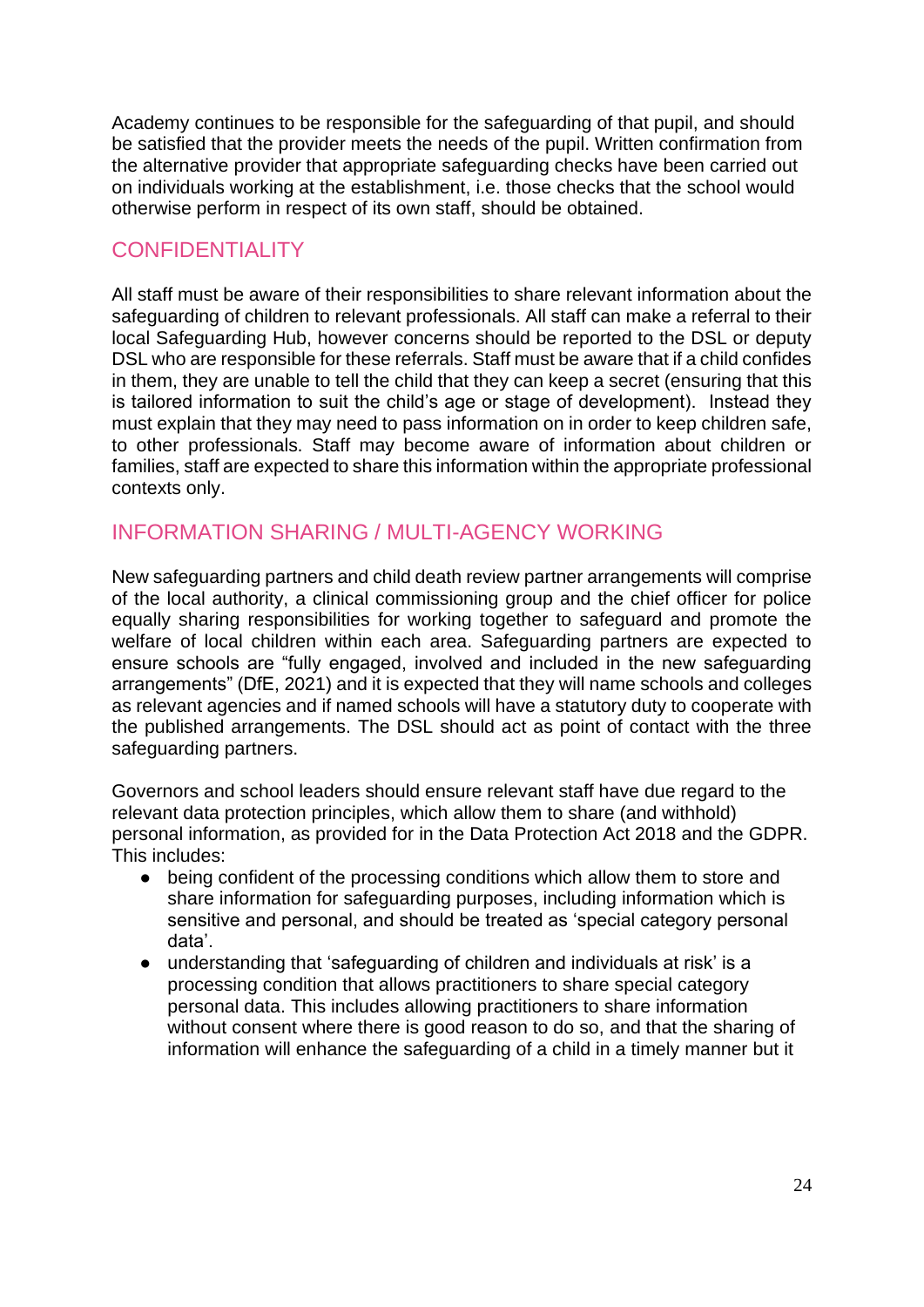is not possible to gain consent, it cannot be reasonably expected that a practitioner gains consent, or if to gain consent would place a child at risk.

● or schools, not providing pupils' personal data where the serious harm test under the legislation is met. For example, in a situation where a child is in a refuge or another form of emergency accommodation, and the serious harms test is met, they must withhold providing the data in compliance with schools' obligations under the Data Protection Act 2018 and the GDPR. Where in doubt schools should seek independent legal advice.

Data protection tool kit

<https://www.gov.uk/government/publications/data-protection-toolkit-for-schools>

# COMMUNICATION WITH PARENTS

- The DSL / Academy will discuss concerns raised with parents prior to the involvement of outside agencies unless it is deemed that this would place the child at further risk of harm. The Academy will ensure that parents are aware and have an understanding of our responsibilities to safeguard children and when they have a statutory requirement to involve other services. Parents have this policy accessible to them on the Academy website and can request a copy of this.
- The Academy has a dedicated Family Support team who liaise closely with parents identifying any family support needs.
- Where there are concerns about forced marriage or honour based violence parents should not be informed a referral is being made as to do so may place the child at a significantly increased risk. In some circumstances it would be appropriate to contact the police.

# ALLEGATIONS INVOLVING TRUST STAFF OR VOLUNTEERS

*Also see separate 'Managing allegations against staff policy'* 

An allegation is any information that could indicate that a staff member or volunteer (including supply staff) could have behaved in a way that:

- May have harmed or may harm a child
- May have committed a criminal offence relating to a child
- Behaved in a way towards a child or children which could indicate that they may pose a risk of harm if they worked closely or regularly with a child/children, this could also apply to contact with a child in the staff member or volunteers professional, community or personal life **(if any of these three criteria have been met then contact should always be made with the Local Authority Designated Officer (LADO) without delay).**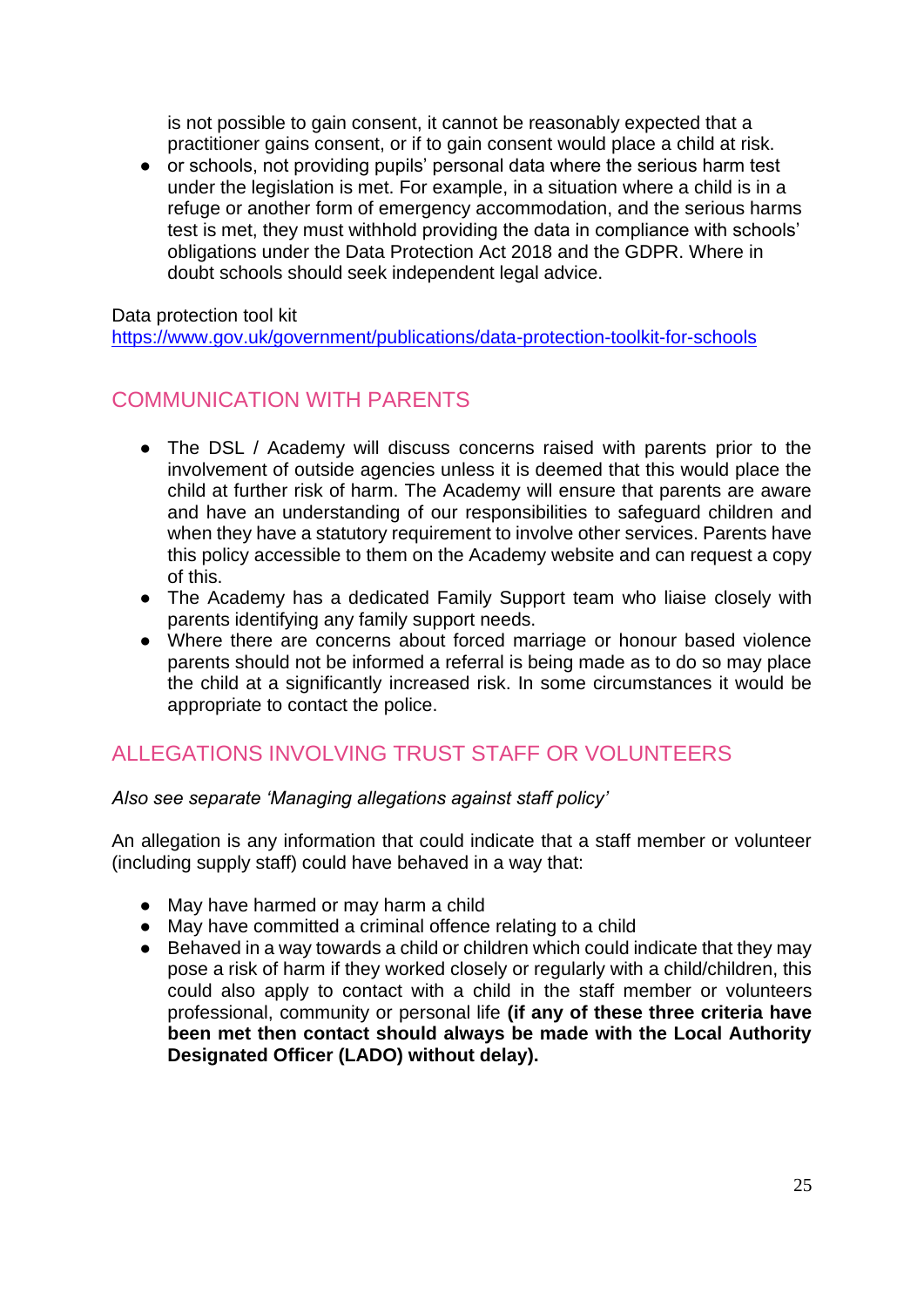To reduce the risk of allegations staff should be aware of safe working practice and should be aware of the guidance contained in the Trust's Safe Professional Practice policy, alongside the Government document 'Guidance for Safer Working Practice for Adults who Work with Children and Young People in Education Settings' (DCSF, 2009) Available at:<http://www.childrenengland.org.uk/upload/Guidance%20.pdf>

- The person who has received the allegation should keep an open mind and not ask leading questions or investigate, confidentiality cannot be promised however the concern will only be shared on a 'need to know' basis.
- There should be an immediate written record of the allegation including time, date, place of alleged incident, brief details of what happened , what was said and who was present.
- Failure to report an allegation can potentially be a disciplinary matter.
- A referral should be made to the Disclosure and Barring Service (DBS) if a person in regulated activity has been dismissed or removed due to safeguarding concerns, or would have been had they not resigned. **This is a legal duty and failure to refer when the criteria are met is a criminal offence**.
- Any allegations should be reported to the HOA (Head of Academy). The Head of Academy should not investigate the allegation or take statements, rather assess the situation making the decision of whether it is necessary to report the concern to the LADO.
- If the concern is regarding the HOA then the CEO of the Trust, Tracey Cleverly, should be contacted (contact details via academies). If the allegation is against the CEO then the Safeguarding Trustee should be contacted.

## **Supply teachers**

Any allegations involving supply teachers should be dealt with in the same way as allegations against staff members.

- In no circumstances should a school or college decide to cease to use a supply teacher due to safeguarding concerns, without finding out the facts and liaising with the local authority designated officer (LADO) to determine a suitable outcome.
- Discussion will be had with any relevant employment agency to decide whether it is appropriate to suspend the supply teacher, or redeploy them to another part of the school, whilst they carry out their investigation.
- When using an agency, school should inform the agency of its process for managing allegations. This should include inviting the agency's human resource manager or equivalent to meetings and keeping them up to date with information about its policies.

Devon LADO – telephone **Exeter (01392) 384964 or email**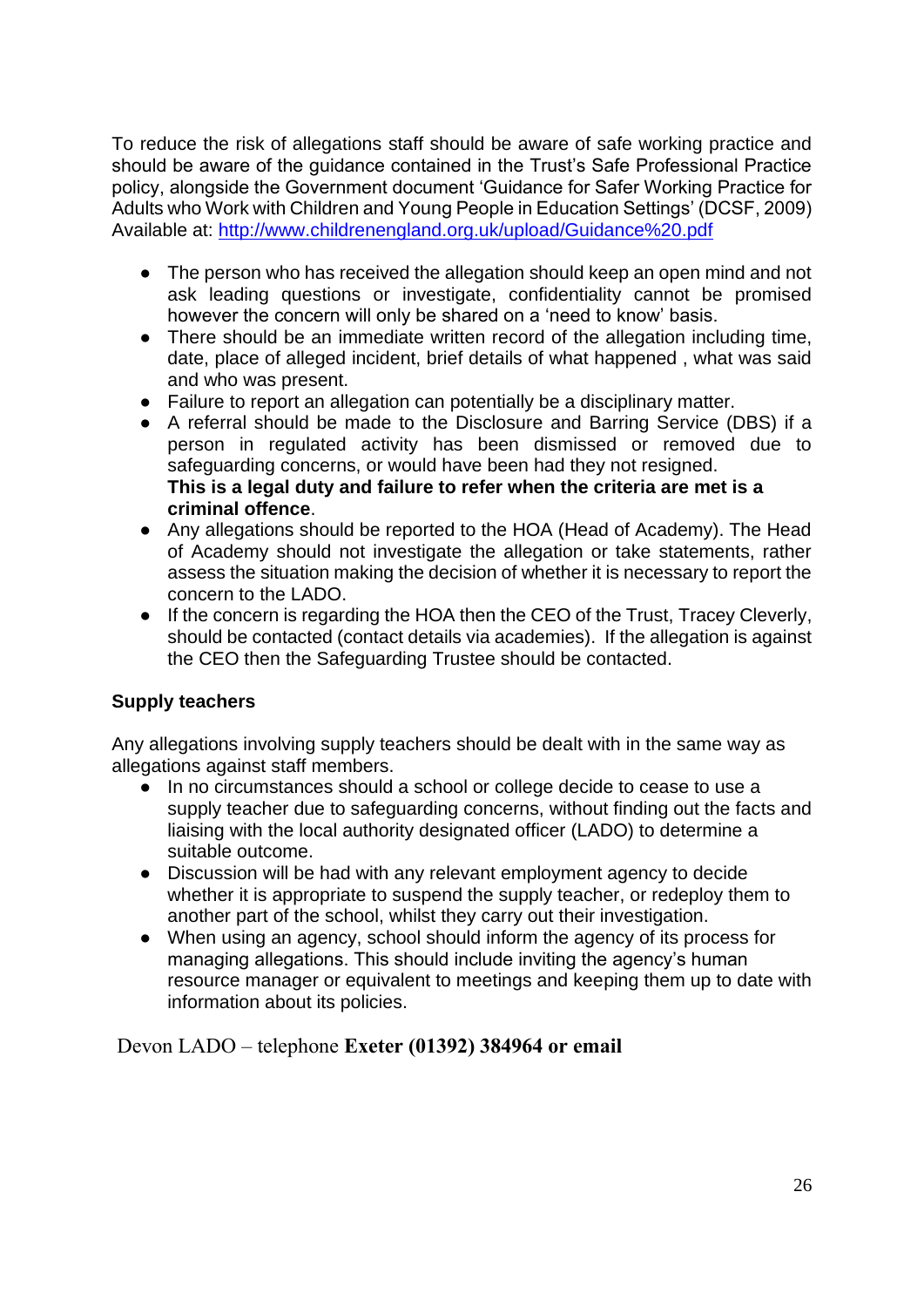#### **[ladosecure-mailbox@devon.gov.uk](mailto:LADOsecure-mailbox@devon.gov.uk)**

Download LADO referral form - <https://services.devon.gov.uk/web/lado/form> All referrals must be made via the form and cannot be telephoned through.

# SITE SECURITY

Visitors to the Academy, including contractors, are asked to sign in and are given a colour-coded badge (colour will depend upon whether visitor is DBS checked and able to access the Academy without supervision) which confirms they have permission to be on site. All new visitors to the Academy are given a copy of the Academy's Safeguarding Children Booklet. Parents who are simply delivering or collecting their children do not need to sign in. All visitors are expected to observe the Academy's safeguarding and health and safety regulations to ensure children are kept safe.

Lanyard colour: Pink – Member of Staff Blue – DBS checked and can be on site unsupervised Grey – Non-DBS checked and must be accompanied on site at all times

## **APPENDIX 1: USEFUL RESOURCES**

Further and extensive safeguarding information can also be found on the following websites:-

South West Child Protection Procedures (SWCPP) An incredibly useful site which all safeguarding policies for Devon LSCB is available to view at:<http://www.proceduresonline.com/swcpp/devon/contents.html>

NSPCC – gives a plethora of information for everyone, useful reports and statistics [www.nspcc.org.uk](http://www.nspcc.org.uk/)

Child Sexual Exploitation (2012) [https://www.gov.uk/government/publications/what-to-do-if-you-suspect-a-child-is](https://www.gov.uk/government/publications/what-to-do-if-you-suspect-a-child-is-being-sexually-exploited)[being-sexually-exploited](https://www.gov.uk/government/publications/what-to-do-if-you-suspect-a-child-is-being-sexually-exploited)

Sexual Violence and Sexual Harrassment - includes, what sexual violence and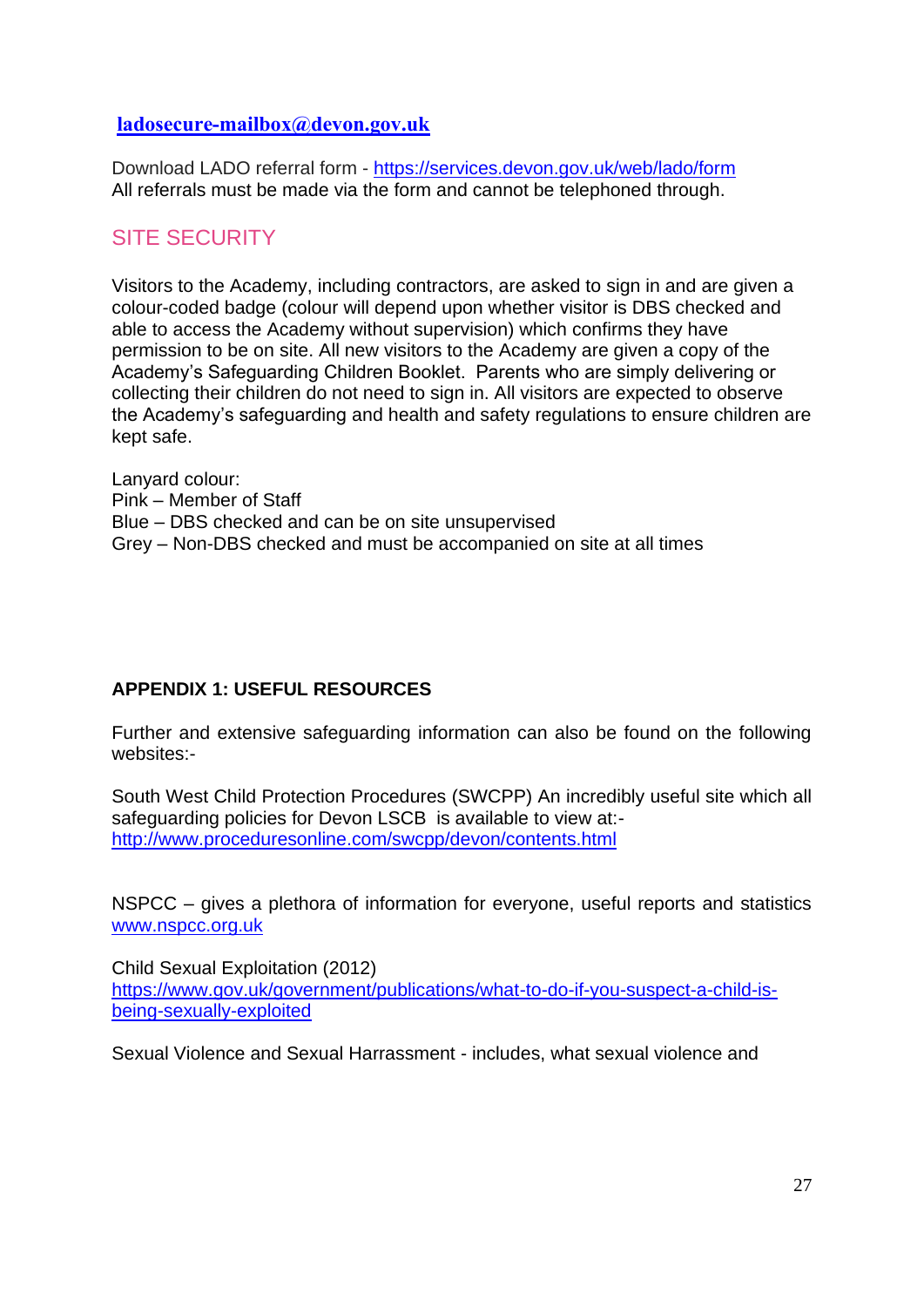sexual harassment look like, important context to be aware of, related legal responsibilities for schools and colleges and advice on a whole school or college approach to preventing child on child sexual violence and sexual harassment[.https://www.gov.uk/government/publications/sexual-violence-and](https://www.gov.uk/government/publications/sexual-violence-and-sexual-harassment-between-children-in-schools-and-colleges)[sexual-harassment-between-children-in-schools-and-colleges](https://www.gov.uk/government/publications/sexual-violence-and-sexual-harassment-between-children-in-schools-and-colleges)

Domestic violence and abuse – Government site providing useful information and links (2013)

<https://www.gov.uk/domestic-violence-and-abuse>

Drugs – Advice for schools (2012) <https://www.gov.uk/government/publications/drugs-advice-for-schools>

Safeguarding children in whom illness is fabricated or induced (2008) [https://www.gov.uk/government/publications/safeguarding-children-in-whom-illness](https://www.gov.uk/government/publications/safeguarding-children-in-whom-illness-is-fabricated-or-induced)[is-fabricated-or-induced](https://www.gov.uk/government/publications/safeguarding-children-in-whom-illness-is-fabricated-or-induced)

Child Abuse linked to Faith or Belief: National Action Plan (2012) [https://www.gov.uk/government/publications/national-action-plan-to-tackle-child](https://www.gov.uk/government/publications/national-action-plan-to-tackle-child-abuse-linked-to-faith-or-belief)[abuse-linked-to-faith-or-belief](https://www.gov.uk/government/publications/national-action-plan-to-tackle-child-abuse-linked-to-faith-or-belief)

Preventing and Tackling Bullying (2014) <https://www.gov.uk/government/publications/preventing-and-tackling-bullying>

Female Genital Mutilation: Guidelines to Protect Children and Women (2014) <https://www.gov.uk/government/publications/female-genital-mutilation-guidelines>

Forced Marriage (2014)<https://www.gov.uk/forced-marriage>

Addressing Youth Violence and Gangs (No date) [https://www.gov.uk/government/uploads/system/uploads/attachment\\_data/file/22629](https://www.gov.uk/government/uploads/system/uploads/attachment_data/file/226293/Advice_to_Schools_and_Colleges_on_Gangs.pdf) [3/Advice\\_to\\_Schools\\_and\\_Colleges\\_on\\_Gangs.pdf](https://www.gov.uk/government/uploads/system/uploads/attachment_data/file/226293/Advice_to_Schools_and_Colleges_on_Gangs.pdf)

Gender Based Violence against women and girls (2014) [https://www.gov.uk/government/policies/ending-violence-against-women-and-girls-in](https://www.gov.uk/government/policies/ending-violence-against-women-and-girls-in-the-uk)[the-uk](https://www.gov.uk/government/policies/ending-violence-against-women-and-girls-in-the-uk)

The Mental Health Strategy for England (2011) <https://www.gov.uk/government/publications/the-mental-health-strategy-for-england>

Private Fostering (2005) [https://www.gov.uk/government/publications/children-act-](https://www.gov.uk/government/publications/children-act-1989-private-fostering)[1989-private-fostering](https://www.gov.uk/government/publications/children-act-1989-private-fostering)

Radicalisation (2012)<https://www.gov.uk/government/publications/channel-guidance>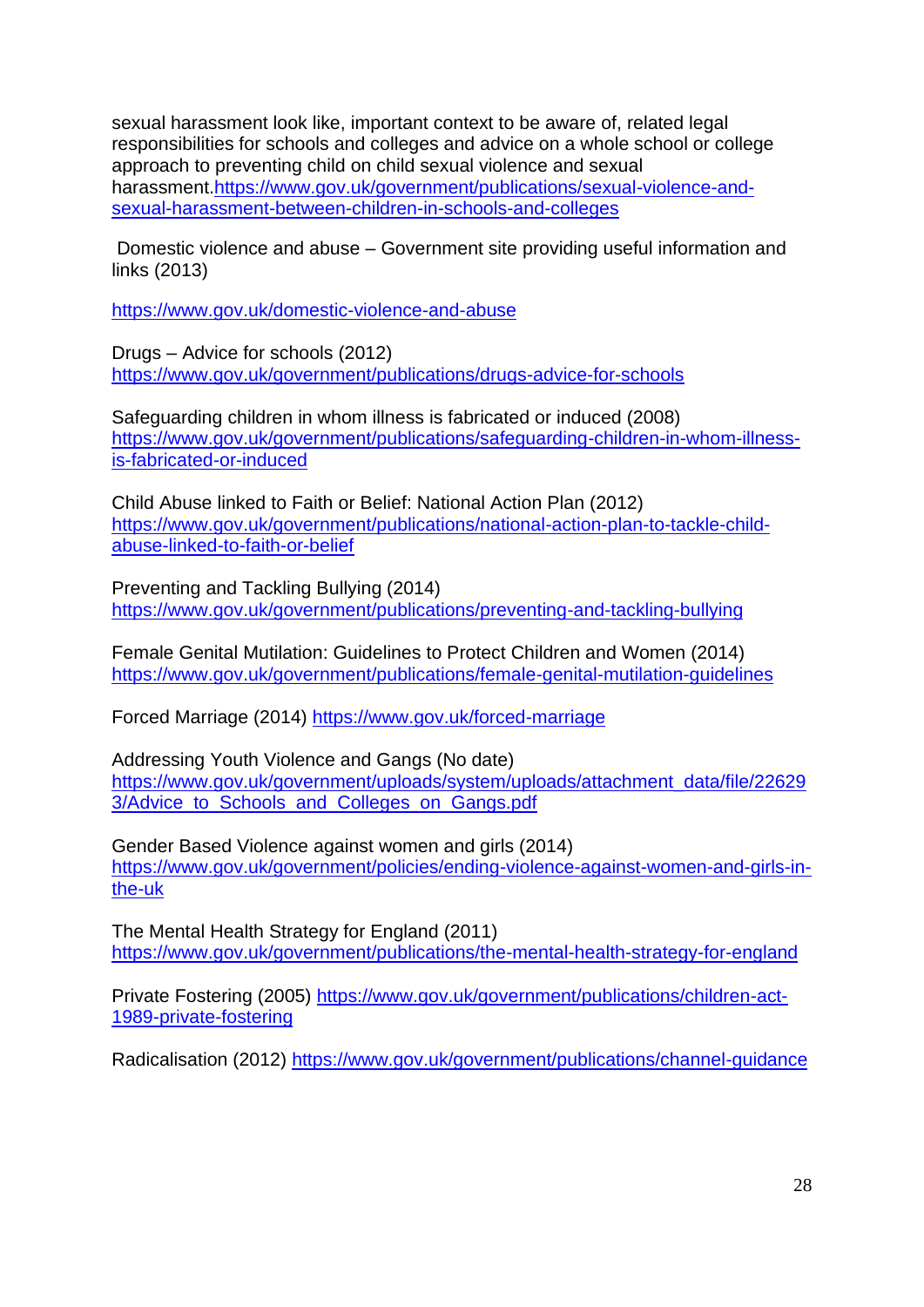Sexting<http://ceop.police.uk/>

Domestic Abuse

[https://www.nspcc.org.uk/preventing-abuse/child-abuse-and-neglect/domestic-abuse/signs](https://www.nspcc.org.uk/preventing-abuse/child-abuse-and-neglect/domestic-abuse/signs-symptoms-effects/)[symptoms-effects/](https://www.nspcc.org.uk/preventing-abuse/child-abuse-and-neglect/domestic-abuse/signs-symptoms-effects/)

This is Abuse Relationship Abuse (2013) <https://www.gov.uk/government/collections/this-is-abuse-campaign>

Trafficking (2011) [https://www.gov.uk/government/publications/safeguarding](https://www.gov.uk/government/publications/safeguarding-children-who-may-have-been-trafficked-practice-guidance)[children-who-may-have-been-trafficked-practice-guidance](https://www.gov.uk/government/publications/safeguarding-children-who-may-have-been-trafficked-practice-guidance)

Data Protection Act 2018 [https://www.gov.uk/government/collections/data-protection-act-](https://www.gov.uk/government/collections/data-protection-act-2018)[2018](https://www.gov.uk/government/collections/data-protection-act-2018)

Information Sharing [https://assets.publishing.service.gov.uk/government/uploads/system/uploads/attachment\\_data](https://assets.publishing.service.gov.uk/government/uploads/system/uploads/attachment_data/file/721581/Information_sharing_advice_practitioners_safeguarding_services.pdf) [/file/721581/Information\\_sharing\\_advice\\_practitioners\\_safeguarding\\_services.pdf](https://assets.publishing.service.gov.uk/government/uploads/system/uploads/attachment_data/file/721581/Information_sharing_advice_practitioners_safeguarding_services.pdf)

Mental health and behaviour in schools guidance [Guidance overview: Mental health and behaviour in schools -](https://www.gov.uk/government/publications/mental-health-and-behaviour-in-schools--2) GOV.UK (www.gov.uk)

## **APPENDIX 2 – PEER ON PEER ABUSE / HARMFUL SEXUAL BEHAVIOUR PROTOCOL**

Reports of sexual violence and sexual harassment are likely to be complex and require difficult professional decisions to be made, often quickly and under pressure. The DSL or Deputy DSL should lead on the investigation using their professional judgement, supported by other agencies, such as children's social care and the police as required (KCSIE 2021).

All staff should observe the following guidelines when receiving a disclosure of Peer on Peer abuse.

- 1. The initial response to a report from a child is important. It is essential that **all**  victims are reassured that they are being taken seriously and that they will be supported and kept safe.
- 2. Do not promise confidentiality at this initial stage as it is very likely a concern will have to be shared further with the DSL or Deputy DSL to discuss next steps.
- 3. Listen carefully to the child, being non-judgmental, being clear about boundaries and how the report will be progressed, not asking leading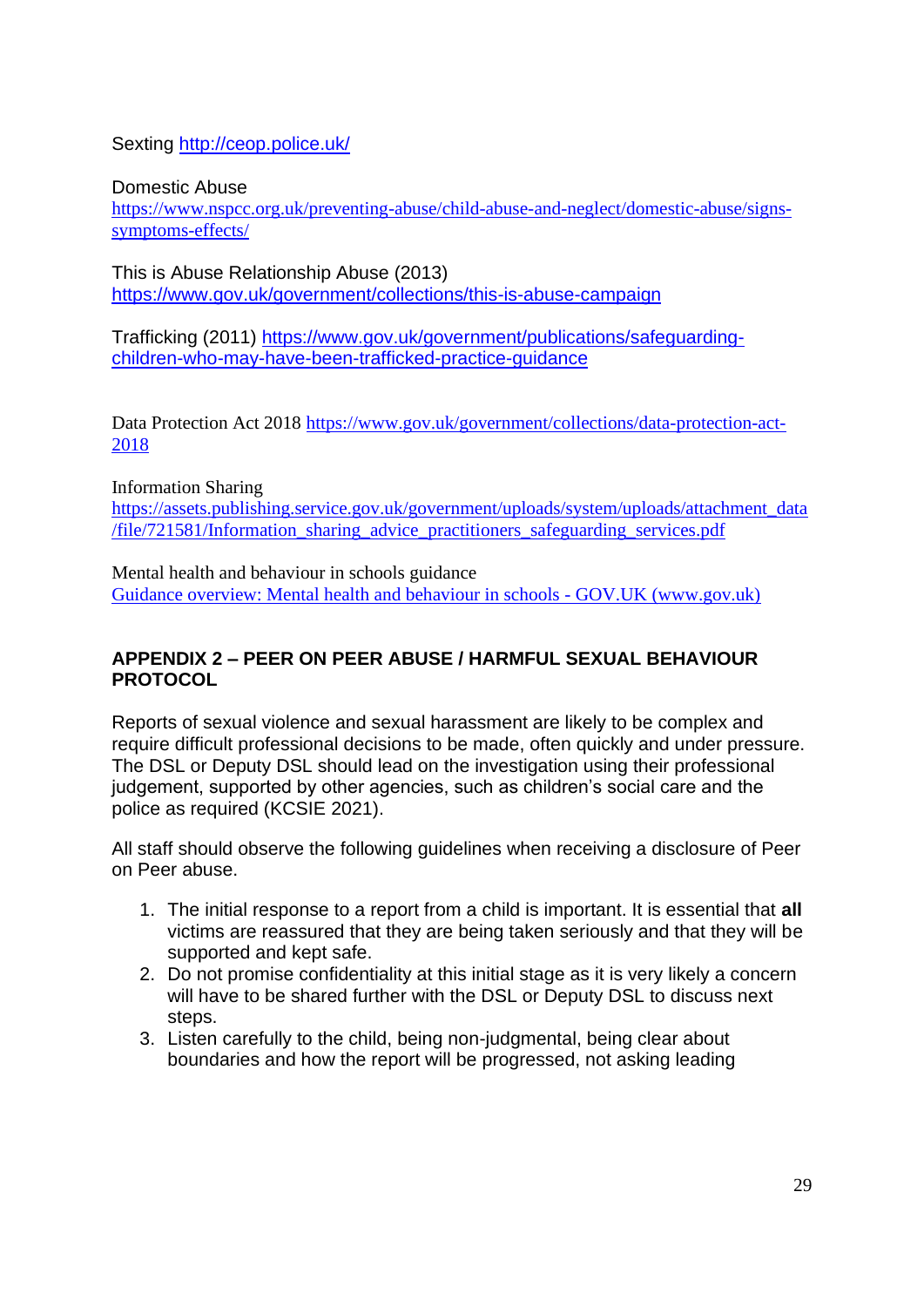questions and only prompting the child where necessary with open questions – where, when, what, etc.

- 4. Write up the report immediately after the disclosure. However, if there is a second member of staff present then it may be appropriate to make notes during the report.
- 5. Record the facts as the child presents them. The notes should not reflect the personal opinion of the note taker. If the report includes an online element staff should ensure they do not view or forward illegal images of a child wherever possible.
- 6. Inform the DSL (or deputy), as soon as practically possible.

#### **Risk Assessment**

When there has been a report of sexual violence, the DSL (or a deputy) should make an immediate risk and needs assessment. The risk and needs assessment should consider:

- the victim, especially their protection and support;
- the alleged perpetrator; and
- all the other children (and, if appropriate staff) at the Academy, especially any actions that are appropriate to protect them;

Risk assessments should be recorded and kept under review. At all times, the Academy should be actively considering the risks posed to all their pupils and students and putting adequate measures in place to protect them and keep them safe.

The DSL (or a deputy) should ensure they are engaging with children's social care and specialist services as required. Where there has been a report of sexual violence, it is likely that professional risk assessments by social workers and or sexual violence specialists will be required.

#### **Action following a report of sexual violence and/or sexual harassment**

The DSL (or deputy) is likely to have the most complete safeguarding picture and be the most appropriate person to advise on the school or college's initial response. Important considerations will include:

- The wishes of the victim in terms of how they want to proceed.
- $\bullet$  the nature of the alleged incident(s), including: whether a crime may have been committed and consideration of harmful sexual behaviour;
- the ages of the children involved;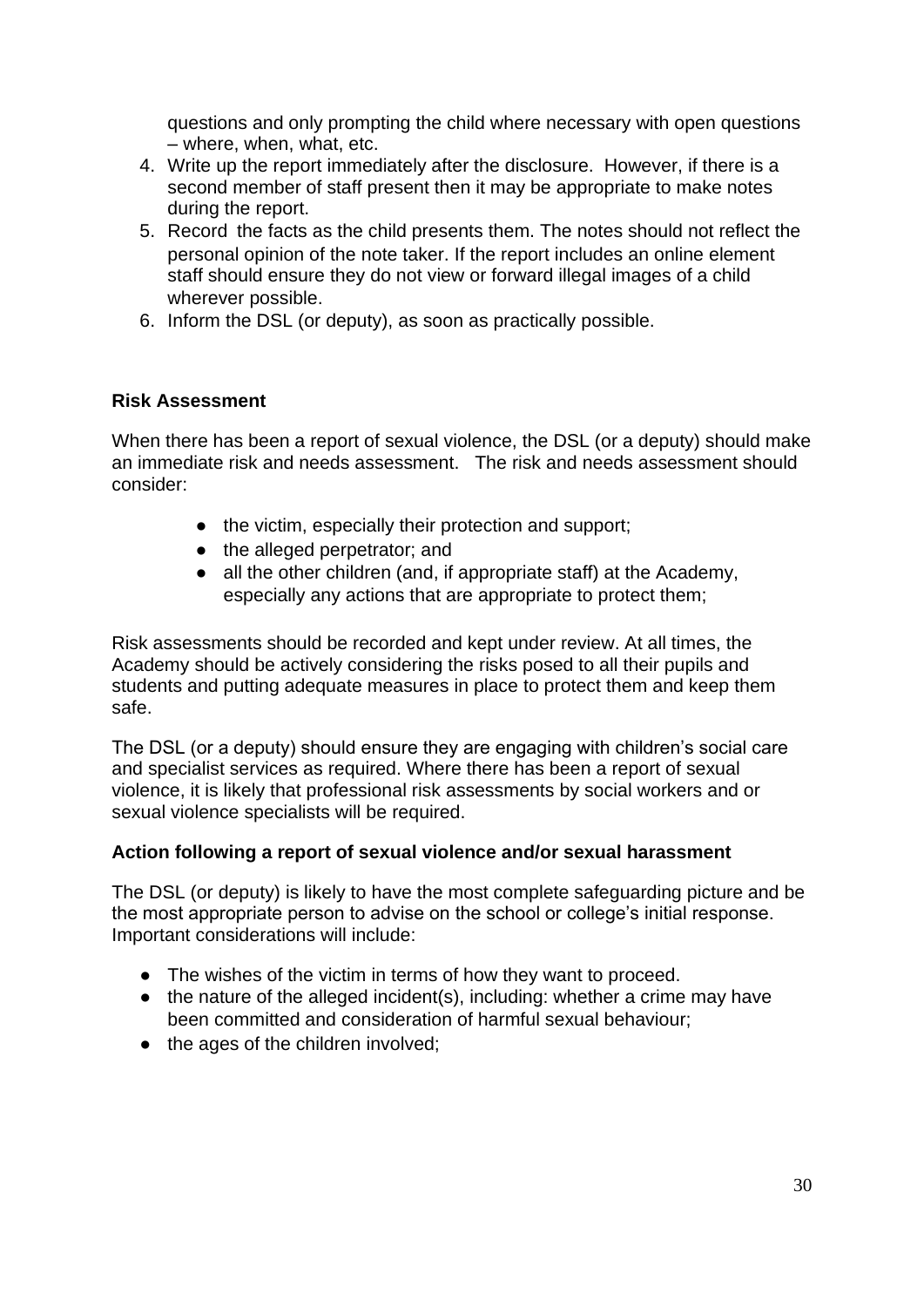- the developmental stages of the children involved;
- any power imbalance between the children. For example, is the alleged perpetrator significantly older, more mature or more confident? Does the victim have a disability or learning difficulty?;
- if the alleged incident is a one-off or a sustained pattern of abuse;
- are there ongoing risks to the victim, other children staff; and
- other related issues and wider context.

The starting point regarding any report should always be that sexual violence and sexual harassment is not acceptable and will not be tolerated. Especially important is not to pass off any sexual violence or sexual harassment as 'banter', 'part of growing up' or 'having a laugh'.

#### **Children sharing a classroom: Initial considerations when the report is made**

Any report of sexual violence is likely to be traumatic for the victim. Whilst the DSL (or a Deputy) establishes the facts of the case and starts the process of liaising with children's social care and the police, the alleged perpetrator should be removed from any classes they share with the victim.

The Academy will then put in place a safety plan to keep the victim and alleged perpetrator a reasonable distance apart whilst on school premises and on transport to and from the school or college, where appropriate.

#### **Options to manage the report**

When to inform the alleged perpetrator will be a decision that should be carefully considered. Where a report is going to be made to children's social care and/or the police, then, as a general rule, the Academy should speak to the relevant agency and discuss next steps and how the alleged perpetrator will be informed of the allegations.

Options include:

#### **1. Manage internally**

Suitable for some one-off cases of sexual harassment, for example. Risk to the victim is minimal and it would be appropriate to handle the incident internally, perhaps through utilising their behaviour and bullying policies and by providing pastoral support.

#### **2. Early help**

Children do not require statutory interventions, but may benefit from early help. Providing early help is more effective in promoting the welfare of children than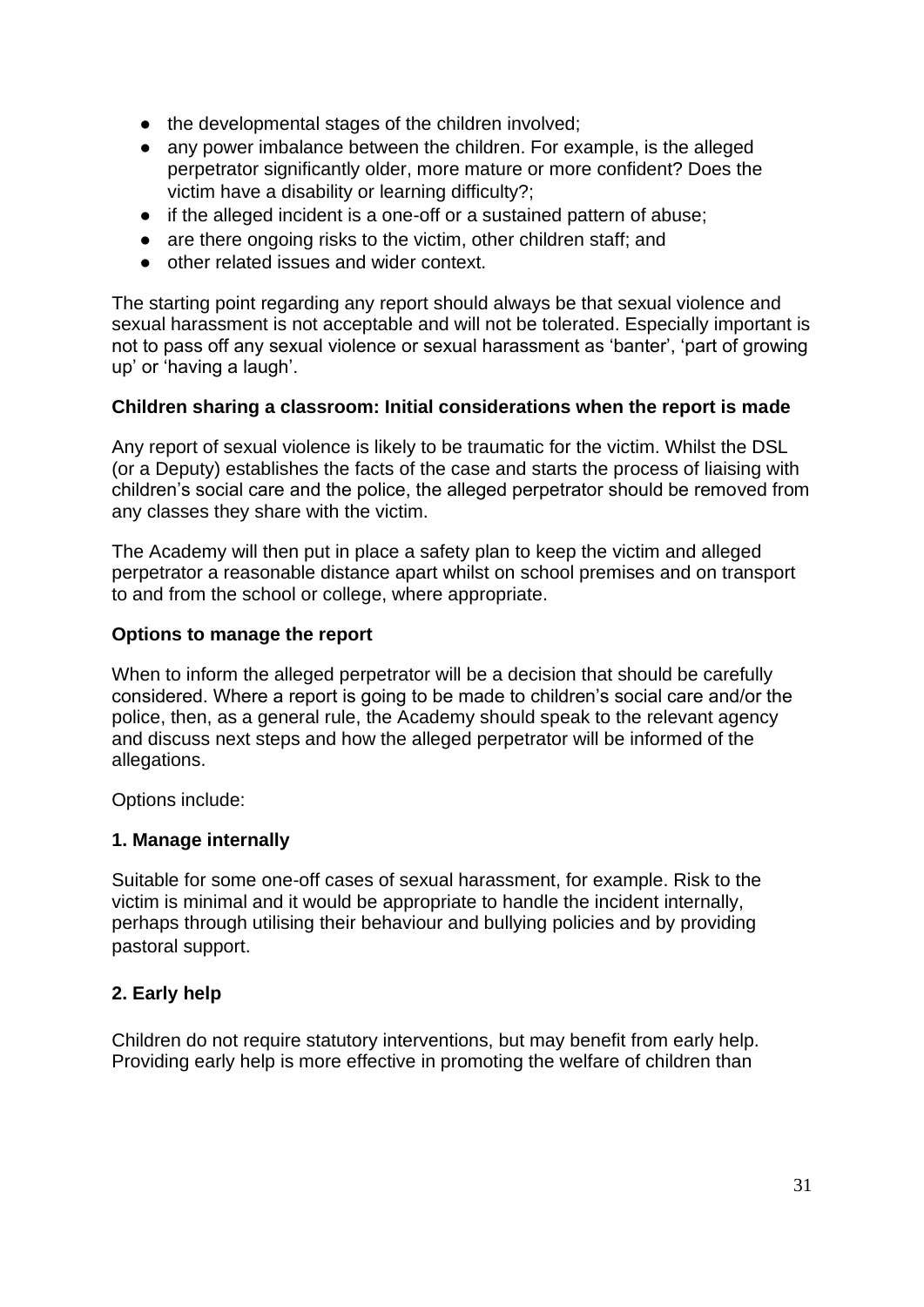reacting later. Early help can be particularly useful to address non-violent harmful sexual behaviour and may prevent escalation of sexual violence.

## **3. Referral to Children's Services**

Where a child has been harmed, is at risk of harm, or is in immediate danger, an immediate referral should be made to local children's social care. At the referral to children's social care stage the DSL (or a Deputy) will generally inform parents or carers, unless there are compelling reasons not to (if informing a parent or carer is going to put the child at additional risk). Any such decision should be made with the support of children's social care.

**All concerns, discussions, decisions and reasons for decisions should be recorded immediately, clearly and accurately.**

| Date          | Change                                                                                       |
|---------------|----------------------------------------------------------------------------------------------|
| February 2017 | Pg2<br>Academy staff and volunteers updated                                                  |
|               | Pg2<br><b>Teaching Safeguarding updated</b>                                                  |
|               | Pg3<br>Implementation of The Child Protection<br><b>Policy - Update Safeguarding Trustee</b> |
|               | Pg 7-9<br><b>Trust Procedures- Safeguarding</b><br>Responsibilities updated                  |
|               | Pg9<br>Safeguarding Policy websites added                                                    |
|               | Pg 12<br>Record Keeping updated                                                              |
|               | Pg 14<br>Websites added for extensive                                                        |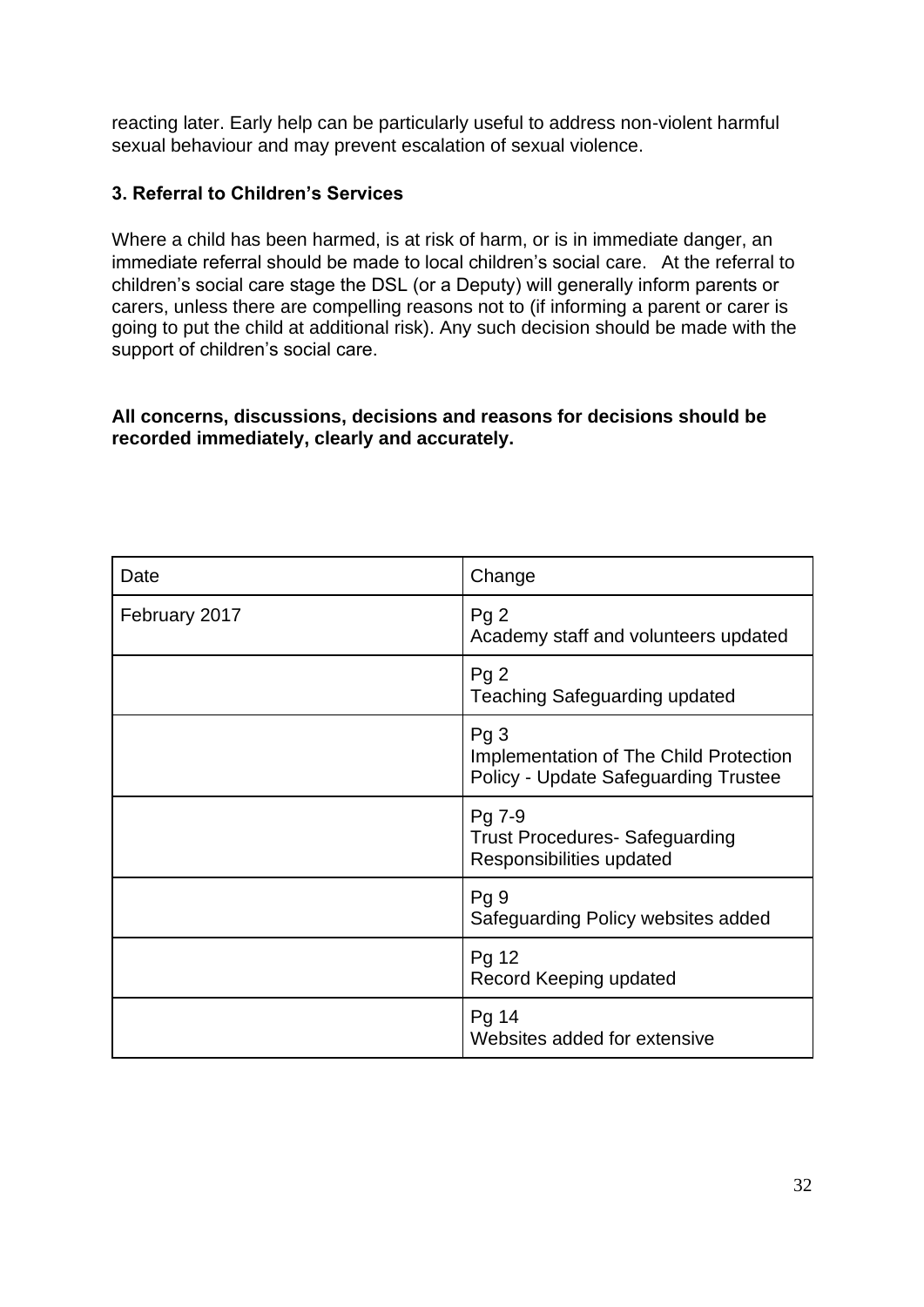|            | safeguarding information                                                                                                                  |
|------------|-------------------------------------------------------------------------------------------------------------------------------------------|
| April 2017 | DSL changed from C Full to L Quick                                                                                                        |
| Nov 2017   | Pg 7 changes to highlight<br>responsibilities for staff regarding FGM                                                                     |
| Jan 2018   | Pg 3 DSL and Deputy DSL details<br>added for Dunsford Community<br>Academy                                                                |
|            | Pg 10 Devon Children's Safeguarding<br>Board CSE Risk Matrix website address<br>/ hyperlink added.                                        |
| Feb 2018   | Pg 2 Devon Safeguarding Board details<br>together with noting their best practice<br>guide for Devon Schools                              |
|            | Pg 3 Deputy DSL details amended for<br>Little stars Nursery                                                                               |
|            | Pg 12 Channel Process details for<br>Devon added                                                                                          |
|            | Pg 16 LADO contact details added for<br><b>Torbay and Devon</b>                                                                           |
| Aug 2018   | Large number of changes to the Policy<br>following KCSIE 2018 guidelines.                                                                 |
|            | Policy changed following KCSIE 2018<br>guidance requiring MATs to have<br>individual Safeguarding Policies for<br>each Academy / setting. |
|            | Header amended to show name of<br>Academy.                                                                                                |
|            | KCSIE date has been amended from<br>2016 to 2018 throughout the Policy.                                                                   |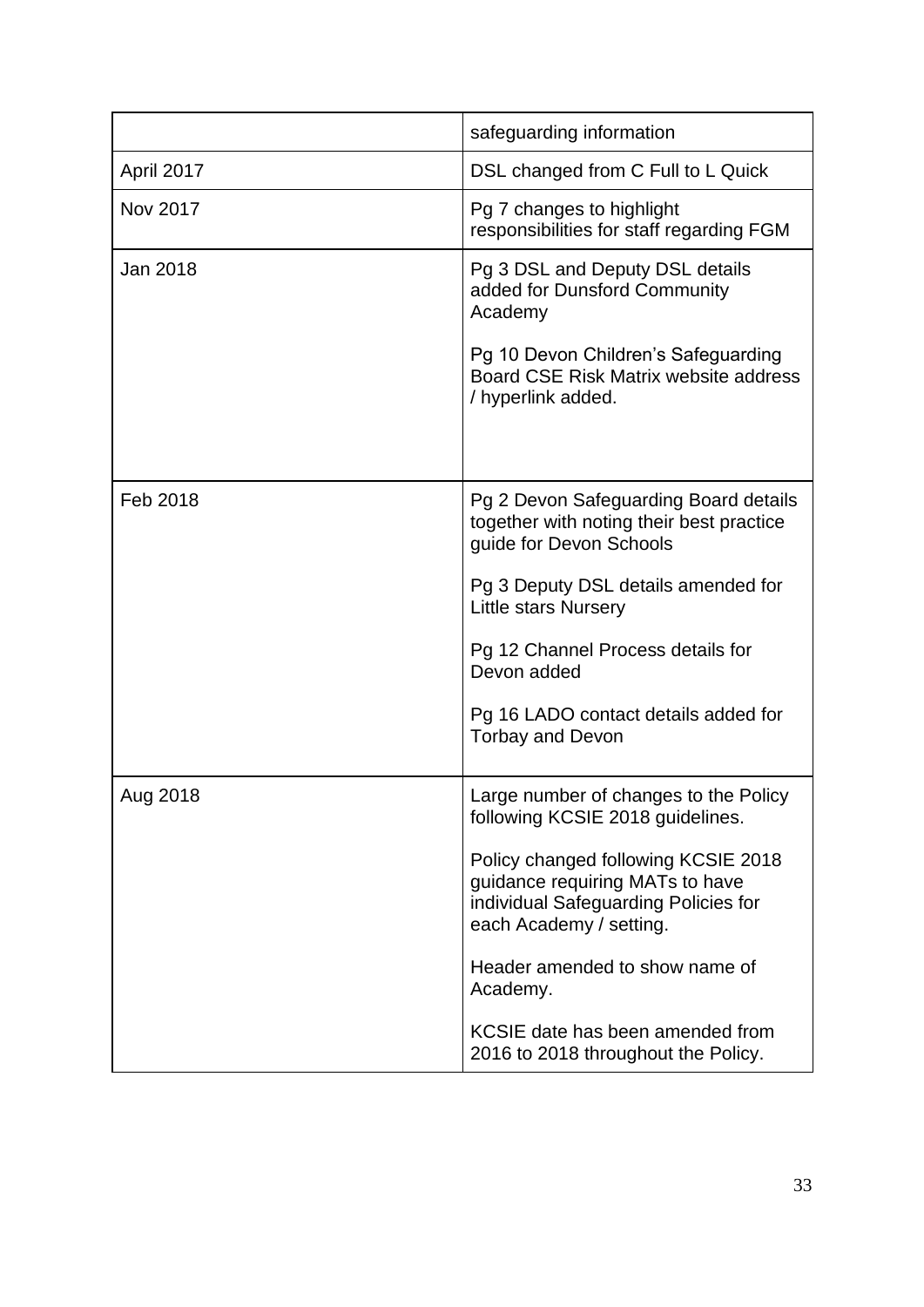| Pg 1 E Safety lead names changed to<br>Mrs Helen Cole and IT Manager Adam<br>Gibb                                                                                                            |
|----------------------------------------------------------------------------------------------------------------------------------------------------------------------------------------------|
| Pg 2 KCSIE 2018 web address updated.                                                                                                                                                         |
| Pg 3 Other Academies in Trust DSL<br>information removed.                                                                                                                                    |
| Pg 3 Role of DSL updated.                                                                                                                                                                    |
| Pg 4 Inclusion of DSL managing<br>referrals to Channel included.                                                                                                                             |
| Pg 4 Addition of pastoral support and<br>SENCO added to named staff DSL to<br>support.                                                                                                       |
| Pg 4 Inclusion of disabilities in specific<br>needs of children.                                                                                                                             |
| Pg 4 Inclusion of Early Help assessment<br>process.                                                                                                                                          |
| Pg 4 Amendment of Training<br>requirements for DSL and Deputy DSL.                                                                                                                           |
| Pg 5 New Paragraph entitled Child<br>Protection File added.                                                                                                                                  |
| Pg 6 Additional information re Children<br>Missing in Education added to Board of<br>Trustees' responsibilities.                                                                             |
| Pg 6 Staff requirement to understand<br>process for making referrals to<br>Children's Social Care included.<br>Pg 7 Additional wording re DSL should<br>consider making Early Help referral. |
| Pg 7 Peer on Peer Abuse and Sexual<br>Violence and Harrassment added to list<br>of main categories of abuse.                                                                                 |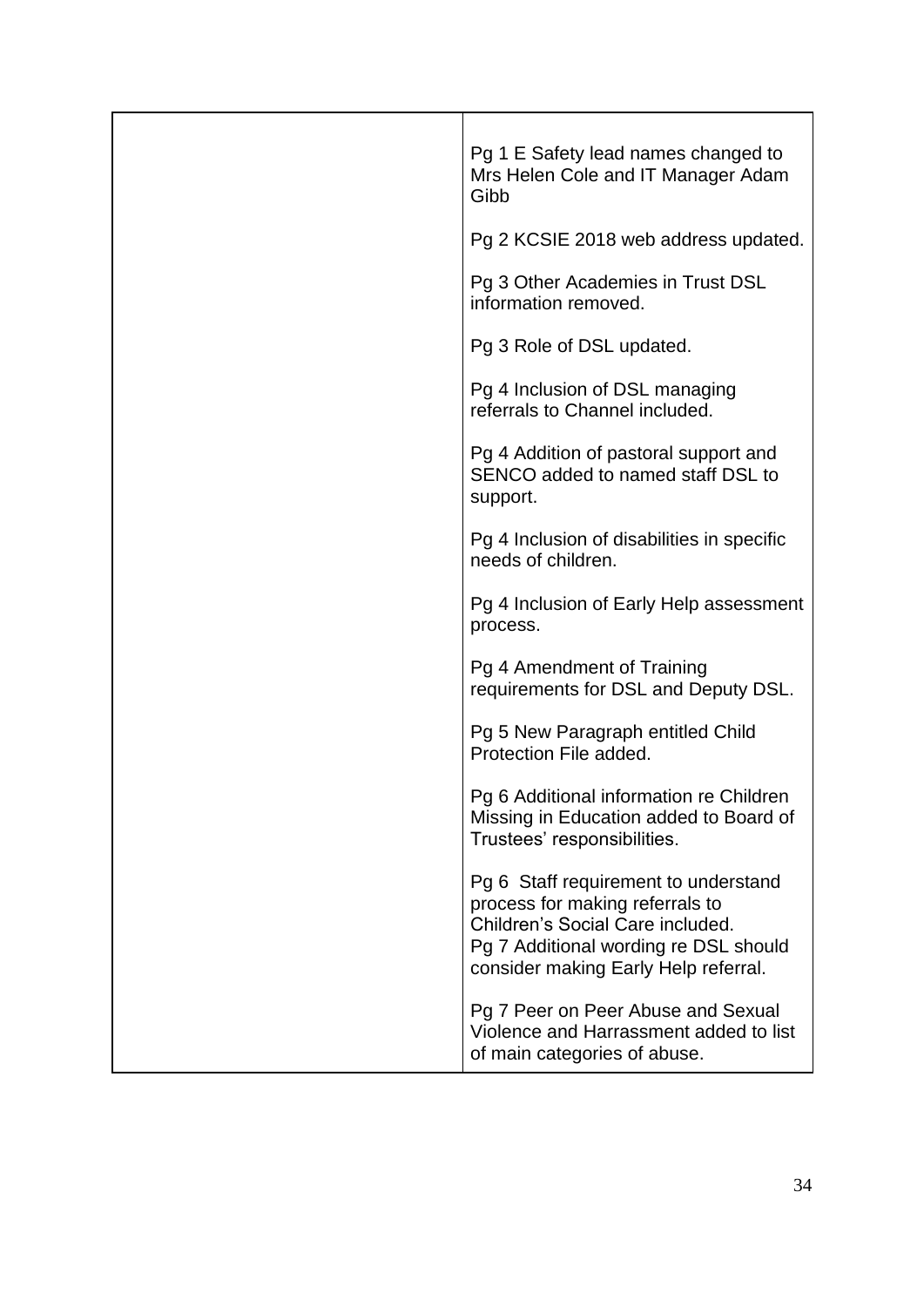| Pg 7 Wording amended to show staff<br>should immediately refer to DSL.                                                                                                                                     |
|------------------------------------------------------------------------------------------------------------------------------------------------------------------------------------------------------------|
| Pg 7 Options included for DSL when<br>considering referrals.                                                                                                                                               |
| Pg 8 FGM reporting instructions<br>amended to show Teachers should also<br>report concerns to DSL.                                                                                                         |
| Pg 8 Information added concerning<br>contextual safeguarding.                                                                                                                                              |
| Pg 10 Additional categories added to<br>children who are particularly vulnerable<br>to include those with disabilities, those<br>returned from living in care and those<br>with substance misuse problems. |
| Pg 11 New section added re Criminal<br><b>Exploitation and 'County Lines'.</b>                                                                                                                             |
| Pg 11 New section added on Peer on<br>Peer Abuse / Harmful Sexual<br>Behaviours.                                                                                                                           |
| Pg 11 Link to Devon CSE Risk Matrix<br>added.                                                                                                                                                              |
| Pg 12 & 13 New section added on<br><b>Youth Produced Sexual Imagery</b><br>(sexting).                                                                                                                      |
| Pg 14 MASH contact details added.                                                                                                                                                                          |
| Pg 15 Link to Devon Safeguarding<br>Policies and Procedures added.                                                                                                                                         |
| Pg 17 Record Keeping section amended<br>to take account of GDPR guidelines.                                                                                                                                |
| Pg 18 Looked After Children section<br>amended to include information on DSL                                                                                                                               |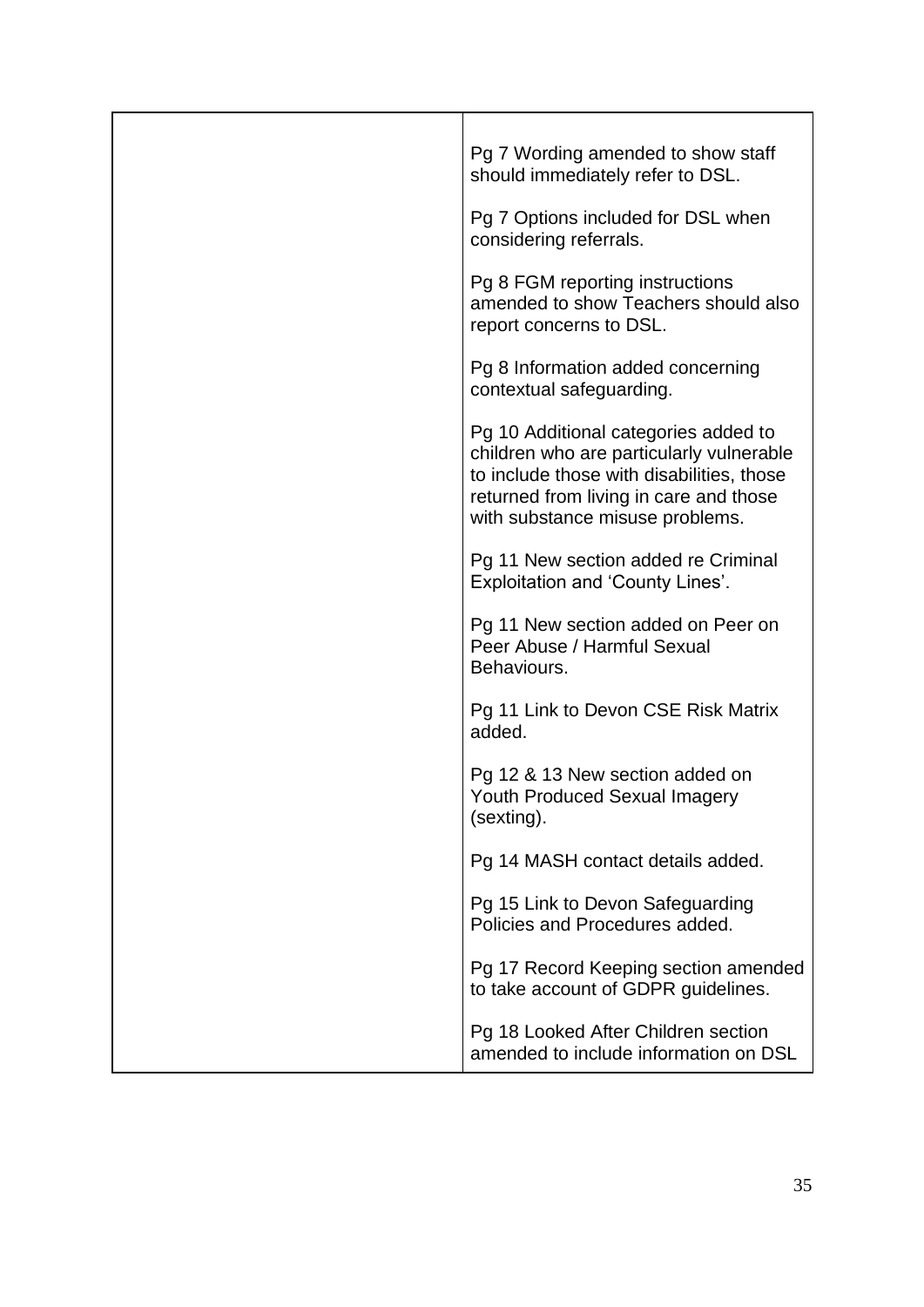| responsibilities and previously LAC.                                                                           |
|----------------------------------------------------------------------------------------------------------------|
| Pg 18 New section added on Children<br>Missing from education.                                                 |
| Pg 18 New section added on Private<br>Fostering arrangements.                                                  |
| Pg 18 & 19 New section added on<br>Homelessness.                                                               |
| Pg 19 New Section added relating to<br>Alternative Provision.                                                  |
| Pg 19 Information Sharing protocol<br>added.                                                                   |
| Pg 20 Allegations involving staff<br>amended to inc volunteers and 'could'<br>changed to 'may' re harm posed.  |
| Pg 20 New section added re domestic<br>abuse.                                                                  |
| Pg 21 New section added on site<br>security.                                                                   |
| Pg 21 Devon LADO information added.                                                                            |
| Pg 22 & 23 Additional resources added<br>to Appendix 1.                                                        |
| Pg 24 Additional appendix added.<br>Appendix 2 - Protocol on Peer on Peer<br>Abuse / Harmful Sexual Behaviour. |
| Pg 24 Link to Data Protection Act 2018<br>added.                                                               |
| Pg 24 Link to HM Govt Information<br>Sharing added.                                                            |
|                                                                                                                |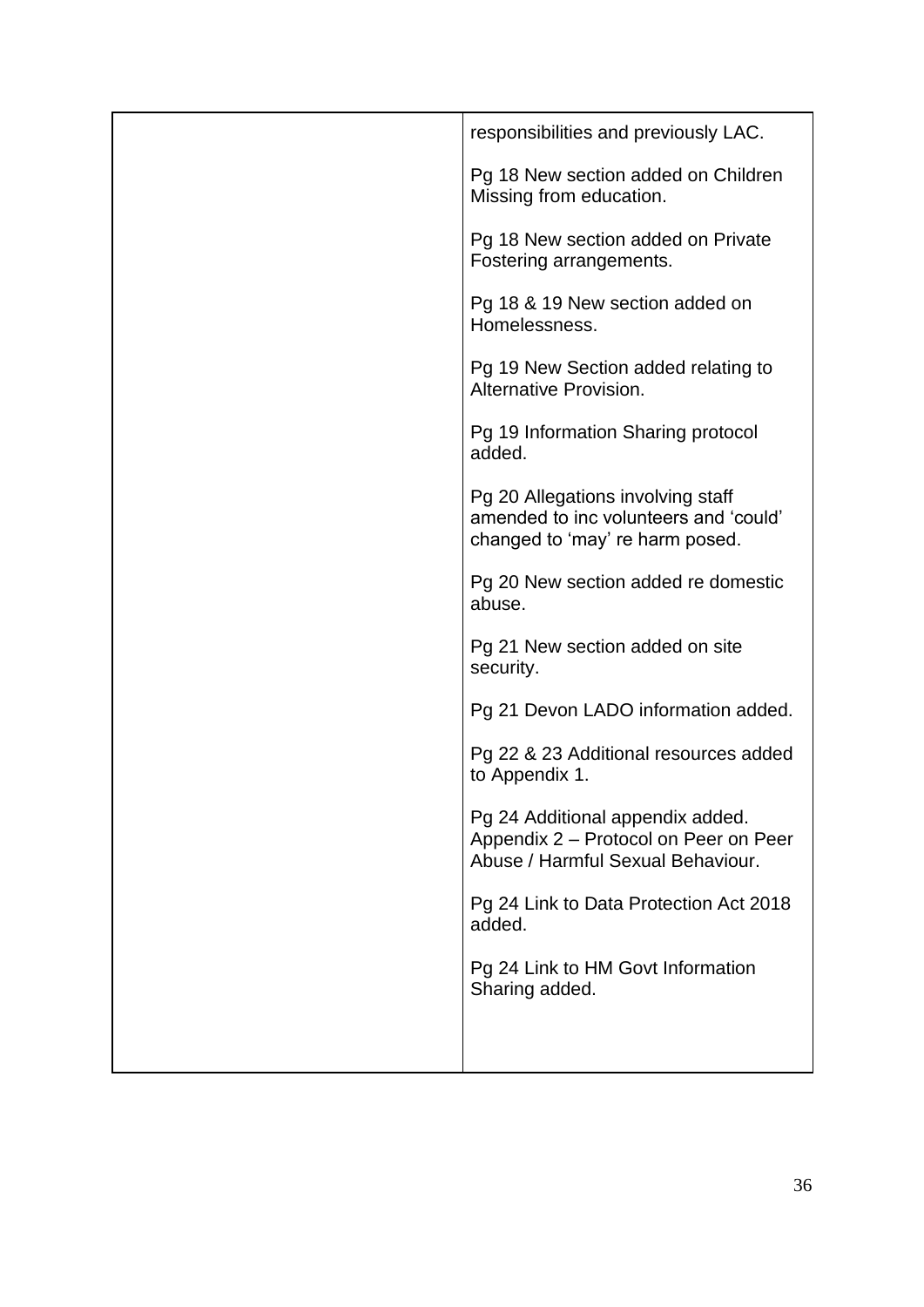| August 2019                        | Pg 1 KCSIE (DFE, 2019a Draft)<br>referenced.                                  |
|------------------------------------|-------------------------------------------------------------------------------|
|                                    | Pg 2 KCSIE (DFE, 2019a Draft) added<br>to list of Statutory Framework.        |
|                                    | Pg 3 DSL change to Julie Edwards and<br>named Deputy DSL removed.             |
|                                    | Pg 6 KCSIE date change from 2018 to<br>2019.                                  |
|                                    | Pg 7 Honour Based Violence added to<br>list of safeguarding responsibilities. |
|                                    | Pg 11 'Upskirting' definition included in<br>Peer on Peer abuse section.      |
|                                    | Pg 11 Serious Crime definition added to<br>Youth Violence Section.            |
|                                    | Pg 20 Multi-Agency Working added to<br><b>Information Sharing</b>             |
|                                    |                                                                               |
|                                    |                                                                               |
| September 2020                     |                                                                               |
| Pg 1                               | Incorporation of mental health in<br>introduction                             |
| Pg 1, 2, 3, 5, 7, 8, 9, 13, 23, 29 | Updates throughout Policy to KCSIE from<br>2018 to 2020                       |
| Pg 2, 3, 5                         | Change of name of Safeguarding Trustee to<br>Mr M Miller                      |
| Pg <sub>2</sub>                    | Statutory Frameworks updated for KCSIE                                        |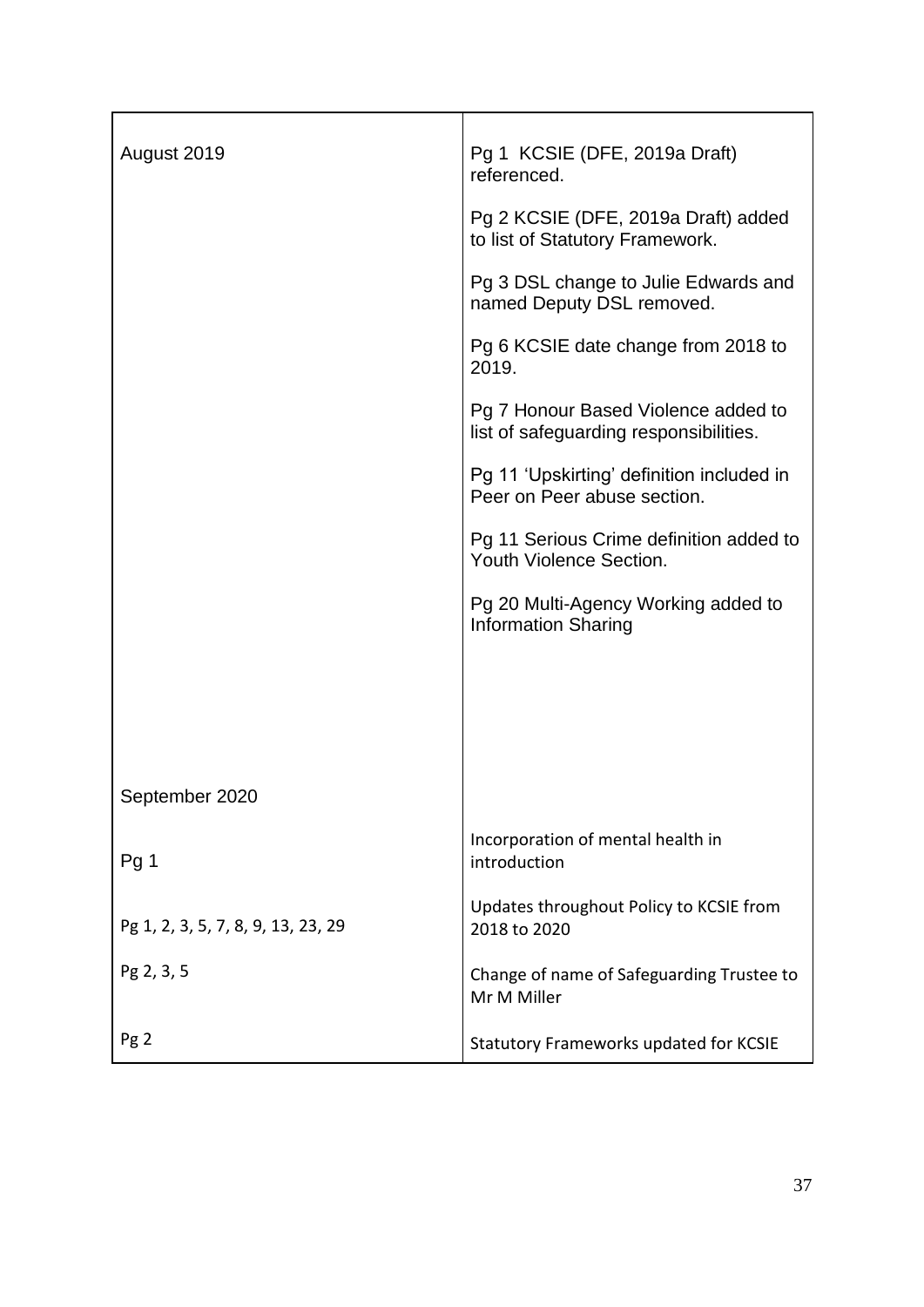|                 | and Prevent                                                                                                                                                              |
|-----------------|--------------------------------------------------------------------------------------------------------------------------------------------------------------------------|
| Pg <sub>3</sub> | Inclusion of when DSL should call police                                                                                                                                 |
| Pg 11           | New paragraphs to provide staff with<br>information about vulnerable children<br>needing social worker, including children<br>with family members in prison, CCE and CSE |
| Pg 15           | Information re Operation Encompass                                                                                                                                       |
| Pg 16           | Information on Mental Health                                                                                                                                             |
|                 | Information on Honour Based Abuse and                                                                                                                                    |
| Pg 16           | National Domestic Abuse Hotline                                                                                                                                          |
| Pg 23           | Updated GDPR information in Information                                                                                                                                  |
|                 | sharing                                                                                                                                                                  |
| Pg 24           | Allegations involving staff to include Supply<br>Staff                                                                                                                   |
| Pg 25           | Inclusion on Supply Staff in Managing<br>Allegations against staff                                                                                                       |
| March 2021      | Pg 1 Addition of introductory paragraph<br>regarding return to school of children<br>following partial school closure                                                    |
|                 | Pg 3 Change of name of DDSL                                                                                                                                              |
|                 | Pg 5 Additional paragraph under role of<br><b>DSL</b>                                                                                                                    |
|                 | Pg 12 Inclusion of Exploitation Risk<br>Assessment                                                                                                                       |
|                 | Pg 18 One Chance Rule added                                                                                                                                              |
|                 | Pg 18 Online Safety added                                                                                                                                                |